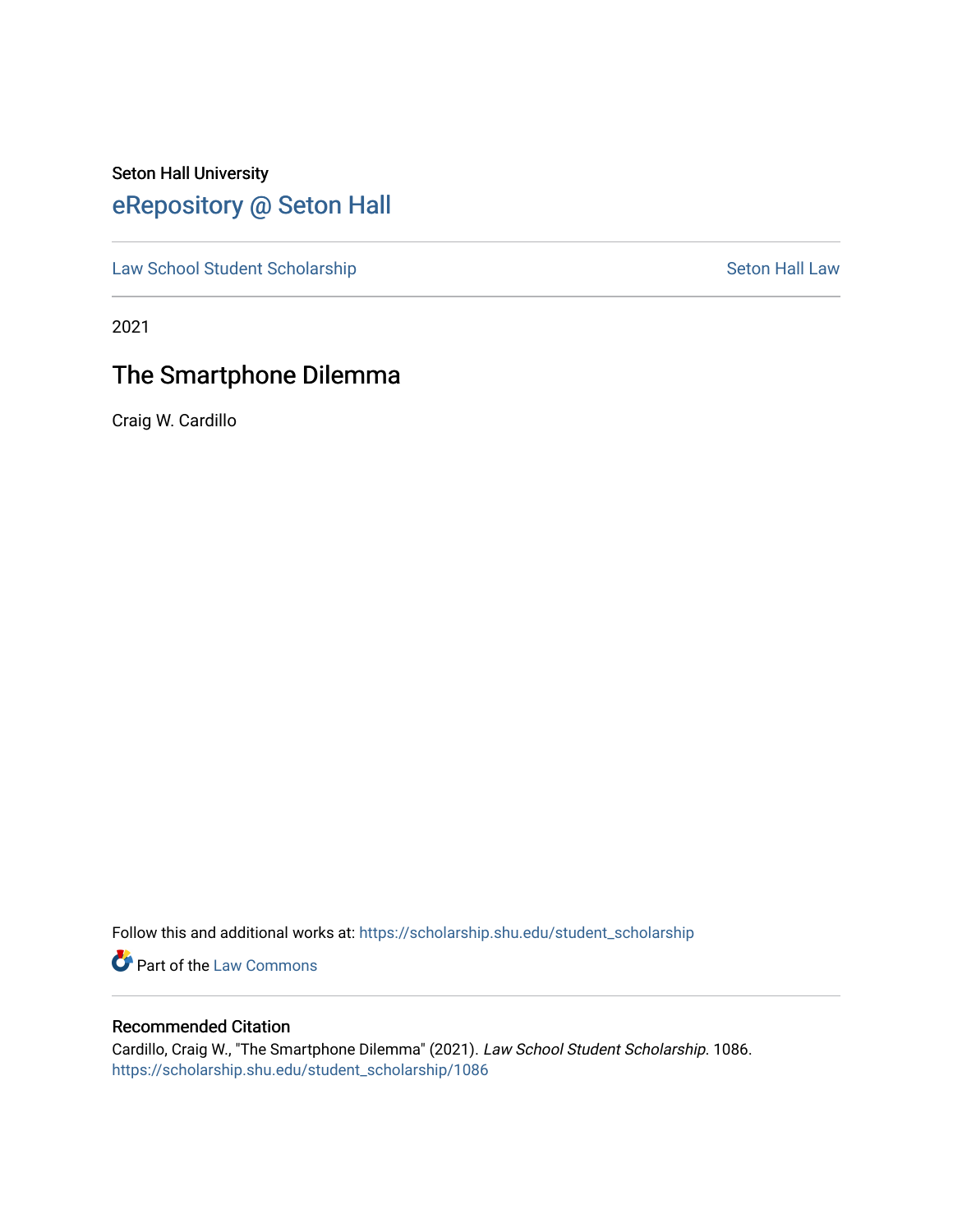## The Smartphone Dilemma

On June 29, 2007, a product was released that would drastically change society. On that date Apple released its first iPhone.<sup>1</sup> While it was well received, few people could have predicted the impact that it, and eventually other smartphones, would have on our society in 2020. It has now been thirteen years since that release and many great things have come from it. However, the impact that these smartphones have had on our children has also been detrimental. Teens spend an average of almost eight hours a day looking at a smartphone. 2 Addiction, cyber bullying, and depression are but a few of the negative impacts that smartphones have on the youth.<sup>3</sup> One reason that this is such a major concern is that reports indicate that nearly all (95%) of teenagers have reported they have access to a smartphone.<sup>4</sup>

While still relatively new technology, the whispers have started to grow louder on the detrimental impact that smartphones have on children. In fact, some states have proposed legislation to regulate smartphones. In Colorado, there was a proposal for a measure to be put on the ballot to ban the sale of smart phones for those under thirteen.<sup>5</sup> More recently in Vermont, State Senator John Rodgers introduced a bill to ban cellphone use and possession to minors under the age of twenty-one. 6 As of now, minors can breathe a sigh of relief as it does not look like either bill will become law. However, the important question remains: is it constitutional for a

<sup>1</sup> Ben Gilbert, *Apple's First iPhone*, BUSINESS INSIDER(Jan. 29, 2019, 10:55 a.m), https://www.businessinsider.com/first-phone-anniversary-2016-12.

<sup>2</sup> Kristen Rogers, *US Teens Use Screen Time* (Oct. 29, 2019, 7:07 a.m.),

https://www.cnn.com/2019/10/29/health/common-sense-kids-media-use-report-wellness/index.html.

<sup>3</sup> Sehar Shoukat,*Cell Phone Addiction and Psychological and Physiological Health in Adolescents*(Feb. 4, 2019), https://www.ncbi.nlm.nih.gov/pmc/articles/PMC6449671/.

<sup>4</sup> *See* Rogers, *supra* note 2.

<sup>5</sup> Katie Mettler, *Colorado Proposes Nation's First Legal Limits on Smartphones for Children ,* DENVER POST (Jun. 18, 2017, 12:43 p.m.), https://www.denverpost.com/2017/06/18/colorado-voters-may-consider-ban-on-childhoodsmartphones/#:~:text=Farnum's%20proposal%2C%20ballot%20initiative%20no,the%20Colorado%20Department% 20of%20Revenue.

<sup>6</sup> Aaron Holmes, *Vermont Bill to Ban Cellphones for Anyone under 21*, BUSINESS INSIDER(Jan. 10, 2020, 9:52 a.m.), https://www.businessinsider.com/vermont-bill-cell-phone-ban-mobile-21-2020-1.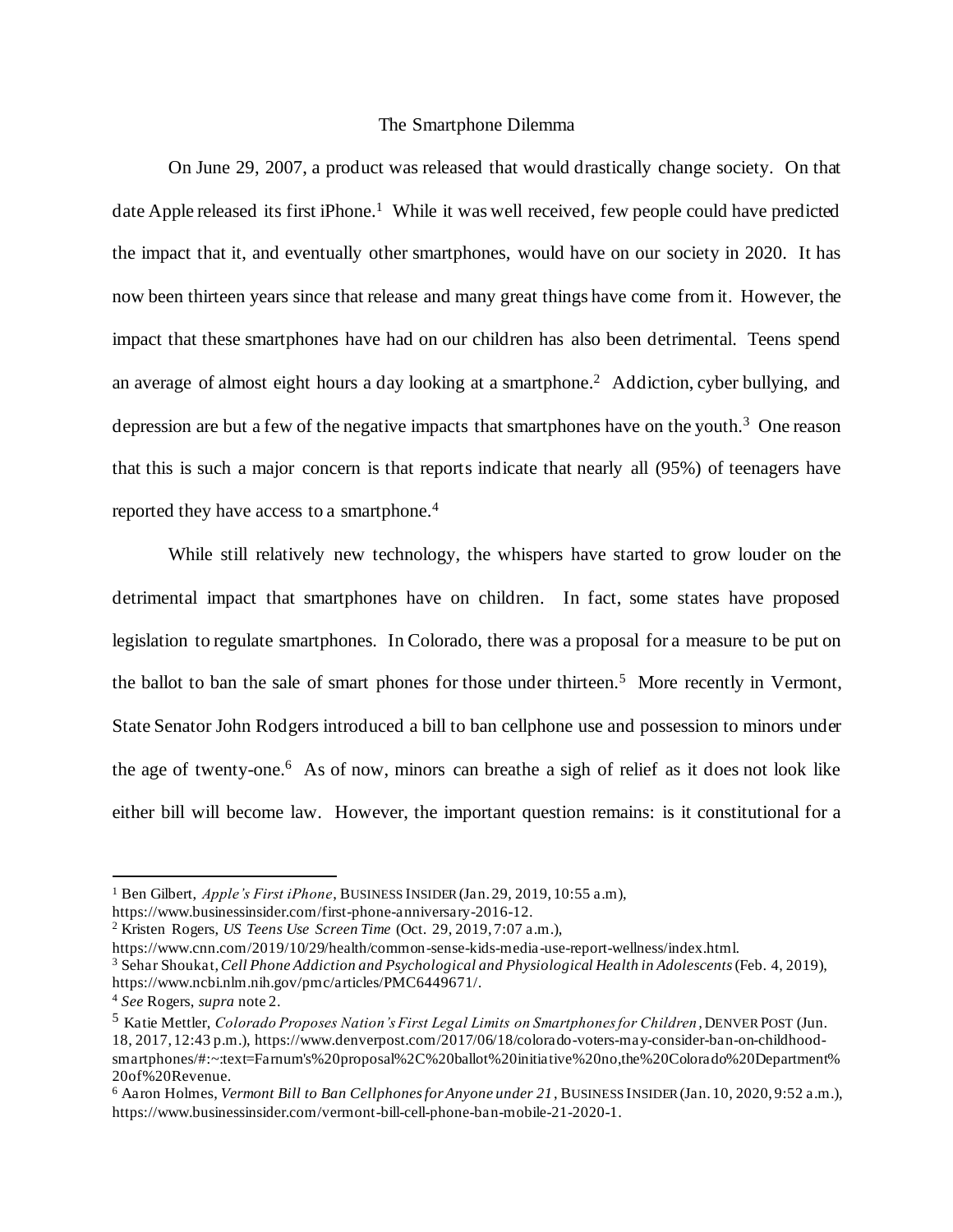state to ban smartphones for minors under a certain age? While this restriction may seem overly intrusive on parental rights, the precedent of other public health regulations and the dangers of smartphones, especially to children, would likely grant the states the power to regulate.

Much like gambling, alcohol, smoking and pornography, smartphone usage among those under eighteen should be treated like a public health issue. States use their police power to regulate usage by children on these public health issues. While parents have a constitutional right to raise their child, the dangers of smartphones raise a compelling state interest that might constitutionally allow states to regulate smartphones—possibly even permitting an outright ban on the sale of smartphones to minors.

The first section of this paper will examine the rights of parents to raise their children. Specifically, it will look to court cases which have established a parent's constitutional right to raise children with certain exceptions. Part II of this paper will examine the health issues and government oversight of gambling, alcohol, smoking and pornography. These examples provide a road map for the consideration of smart phone use as a public health issue subject to oversight." Part III of this paper will look at the health issues created by smartphones and propose ways to limit a minor's access to smartphones. In total, this paper will argue that limiting the sale of smartphones to minors is constitutional.

# I. Parental Rights

# A. Fundamental Right

In the recent documentary *Dads*, Actor Will Smith states, "they give you a thousand-page manual for a television but send you home with a baby with nothing."<sup>7</sup> While this can be

 $7$  DADS (Apple TV+ 2020).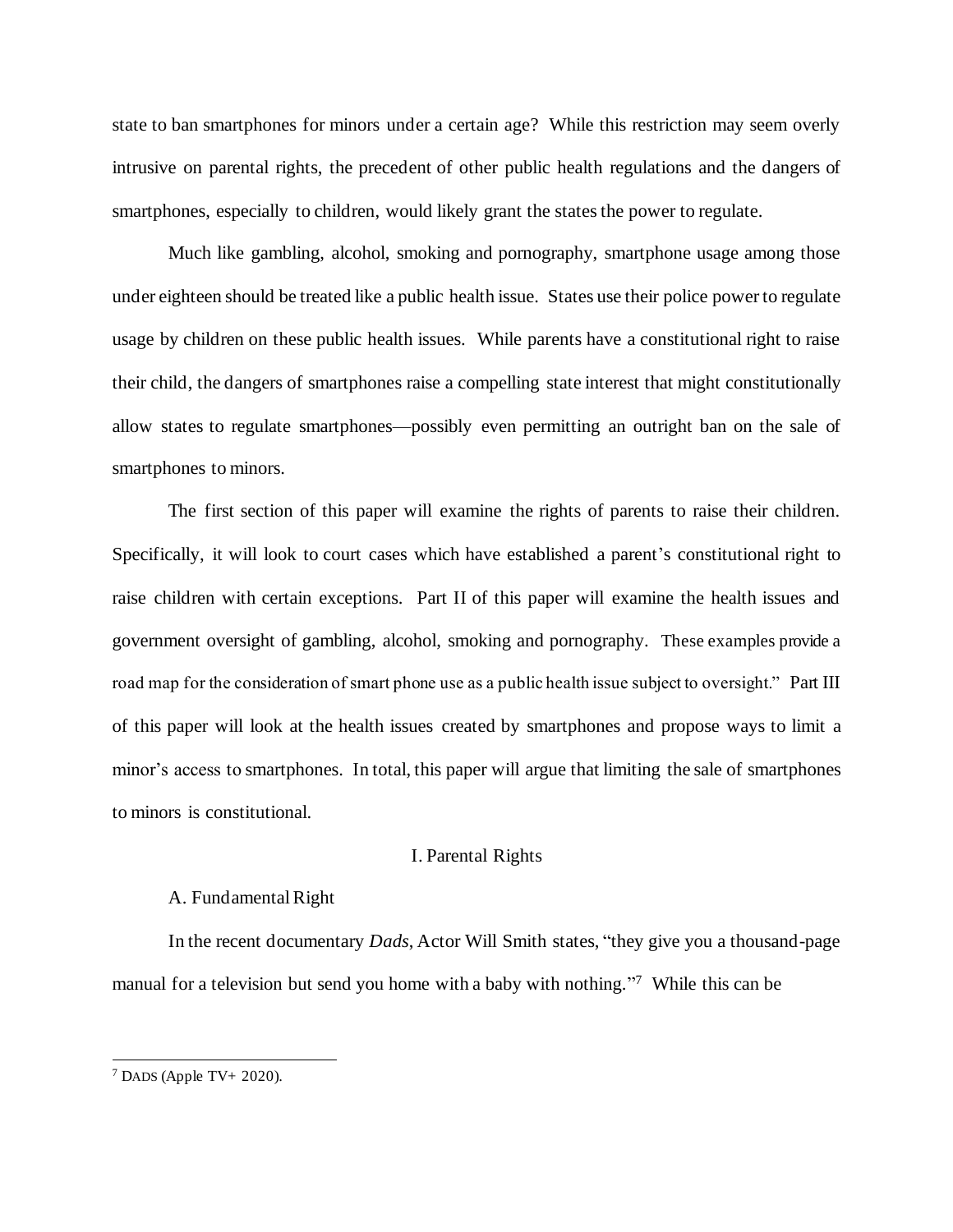frightening, it highlights that one way of parenting is not necessarily better than another. Parents want to be able to raise their children as they see fit without having interference from outsiders, whether from other people or the state. The Supreme Court has ruled that States cannot interfere with the right to raise a child without a compelling state interest.<sup>8</sup> In fact, in a series of cases starting in the early twentieth century, the Supreme Court has consistently found a fundamental right to allow parents to make decisions about the care, custody and control of their children.<sup>9</sup> However, the Supreme Court has carved out limited exceptions that allow a state to interfere with the fundamental parental rights, but only if there is a compelling state interest, such as health consequences or public safety, and the law is narrowly tailored.<sup>10</sup>

The right to raise your children was not always considered a fundamental right. In *Meyer v. Nebraska*, the State of Nebraska passed a law banning the teaching of German in public schools.<sup>11</sup> The Supreme Court held that a statute forbidding the teaching of the German language was unconstitutional.<sup>12</sup> The Court explained that the Due Process Clause of the Fourteenth Amendment protects liberty, which includes "the right to marry, establish a home, and bring up children."<sup>13</sup> Importantly, the Court also declared that liberty also includes the rights of parents to make significant decisions about how to raise their children.<sup>14</sup> This decision created a family "zone of privacy" that gives parents a constitutional right to raise their children without undue state influence.

A couple years later, the Court used the rationale from *Meyer* to allow parents to choose whether they wanted to send their children to private or parochial schools. In *Pierce v. Society of* 

<sup>8</sup> *E.g.,* Prince v. Massachusetts, 321 U.S. 158, 170 (1944).

<sup>9</sup> *E.g.,* Meyer v. Nebraska, 262 U.S. 390, 399 (1923).

<sup>10</sup> Prince, 321 U.S. at 170.

<sup>11</sup> Meyer, 262 U.S. at 396.

<sup>12</sup> *Id.* at 397.

<sup>13</sup> *Id.*

<sup>14</sup> *Id.* at 399.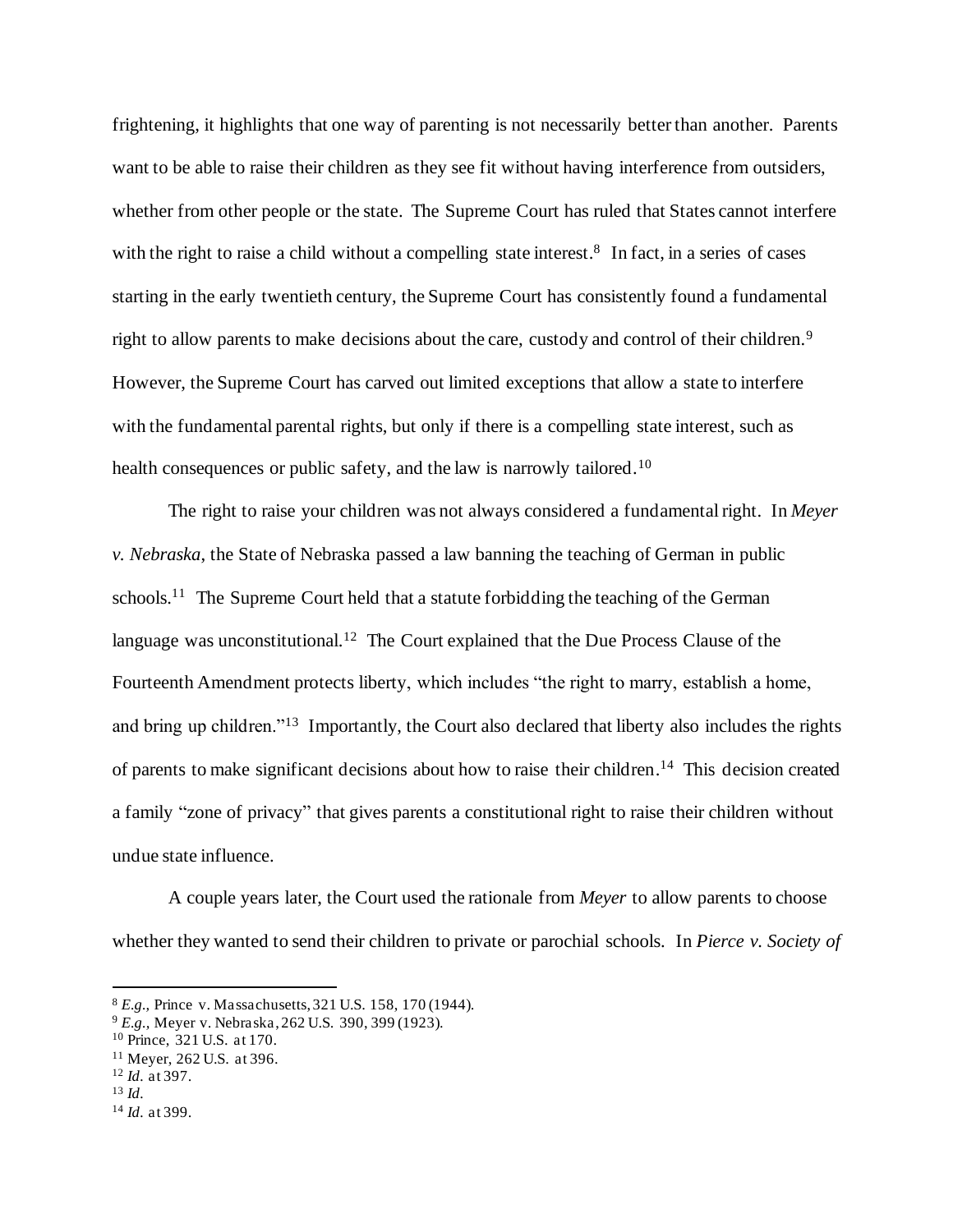Sisters, the Court struck down an Oregon statute requiring children to attend public schools.<sup>15</sup> The Court held that the statute "unreasonably interferes with the liberty of parents and guardians to direct the upbringing . . . of children under their control"<sup>16</sup> and noted that "it had no reasonable relation to some purpose within the competency of the State."<sup>17</sup>

In *Wisconsin v. Yoder*, the Supreme Court held that a Wisconsin law that required all parents to send the children to school until the age of sixteen was unconstitutional.<sup>18</sup> The Court held that the compulsory education law violated families' rights under the Free Exercise Clause of the First Amendment and liberty interests under the Fourteenth Amendment.<sup>19</sup> The Court stated, "the history and culture of Western civilization reflect a strong tradition of parental concern for the nurture and upbringing of their children. This primary role of the parents in the upbringing of their children is now established beyond debate as an enduring American tradition."<sup>20</sup>

Lastly, in *Troxel v. Granville*, the Court declared unconstitutional a Washington statute that authorized judges to order parents to permit more visitation between children and their grandparents than the parents desired.<sup>21</sup> The Court reiterated the holdings in *Meyer, Pierce*, and *Yoder*: the Due Process Clause of the Fourteenth Amendment protects the parents' fundamental rights to make decisions concerning the care, custody, and control of their children.<sup>22</sup> Moreover, the Due Process Clause does not allow the state to "infringe on the fundamental right of parents

<sup>&</sup>lt;sup>15</sup> Pierce v. Society of Sisters of the Holy Names of Jesus and Mary, 268 U.S. 510, 532 (1925).

<sup>16</sup> *Id.* at 534.

<sup>17</sup> *Id.* at 535.

<sup>18</sup> Wisconsin v. Yoder, 406 U.S. 205, 207 (1972).

 $19 \, Id.$ 

<sup>20</sup> *Id.* at 232.

<sup>21</sup> Troxel v. Granville, 530 U.S. 57, 60 (2000).

 $^{22}$  *Id.* at 65.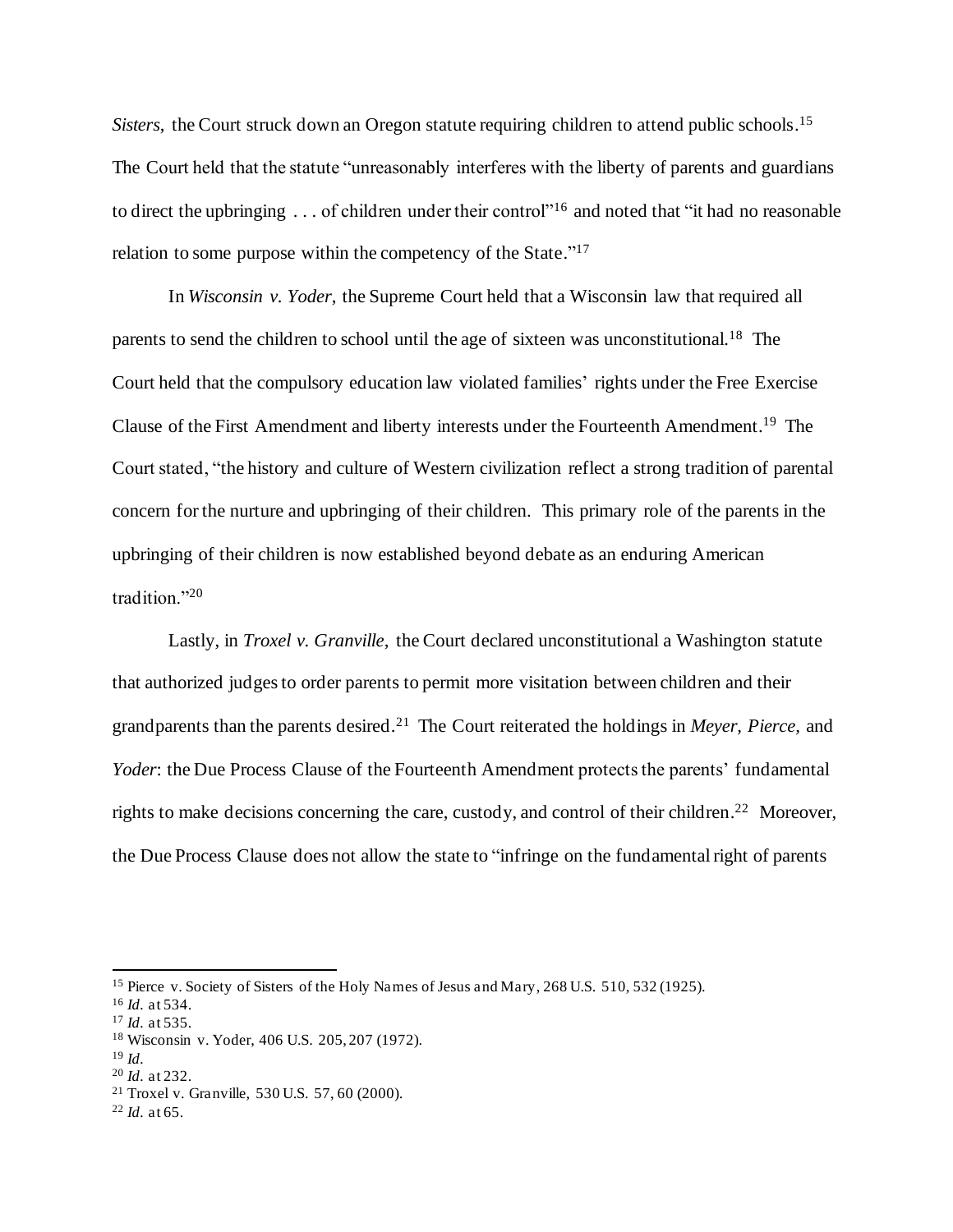to make childrearing decisions simply because a state judge believes a 'better' decision could be made."<sup>23</sup>

## B. The Right of States to Interfere With a Fundamental Right

The Supreme Court has ruled that when a fundamental right is impacted by a law, they will review that law under the strict scrutiny standard, which means that the State cannot infringe on the fundamental right unless the law is narrowly tailored to serve a compelling state interest.<sup>24</sup> The Supreme Court upheld the fundamental rights of parents to make decisions concerning the care, custody and control of their child, therefore the State cannot interfere unless they have a compelling State interest.<sup>25</sup> An example of a compelling interest that would warrant state intrusion is "in cases in which harm to the physical or mental health of the child or to the public safety, peace, order, or welfare . . . . "<sup>26</sup>

In *Prince v. Massachusetts*, the Court held that parental rights are not unlimited and can be restricted.<sup>27</sup> The Court held that while parents are given the right to raise their child, states may prosecute parents when they expose their children to serious harm to their well-being.<sup>28</sup> The Court stated, "the family itself is not beyond regulation in the public interest . . . and neither rights of religion nor rights of parenthood are beyond limitation."<sup>29</sup> In addition, the Court explained that:

> [P]arents may be free to become martyrs themselves. But it does not follow they are free, in identical circumstances, to make martyrs of their children before they have reached the age of full and legal discretion when they can make that choice for

<sup>28</sup> *Id.*

<sup>23</sup> *Id.* at 73.

<sup>24</sup> Washington v. Glucksberg, 521 U.S. 702, 721 (1997) (quoting Reno v. Flores, 507 U.S. 292, 302 (1993)).

<sup>25</sup> Meyer, 262 U.S. at 399.

<sup>26</sup> Bykofsky v. Borough of Middletown, 401 F. Supp. 1242, 1264 (M.D. Pa. 1975).

<sup>27</sup> Prince, 321 U.S. at 159.

<sup>29</sup> *Id.* at 166.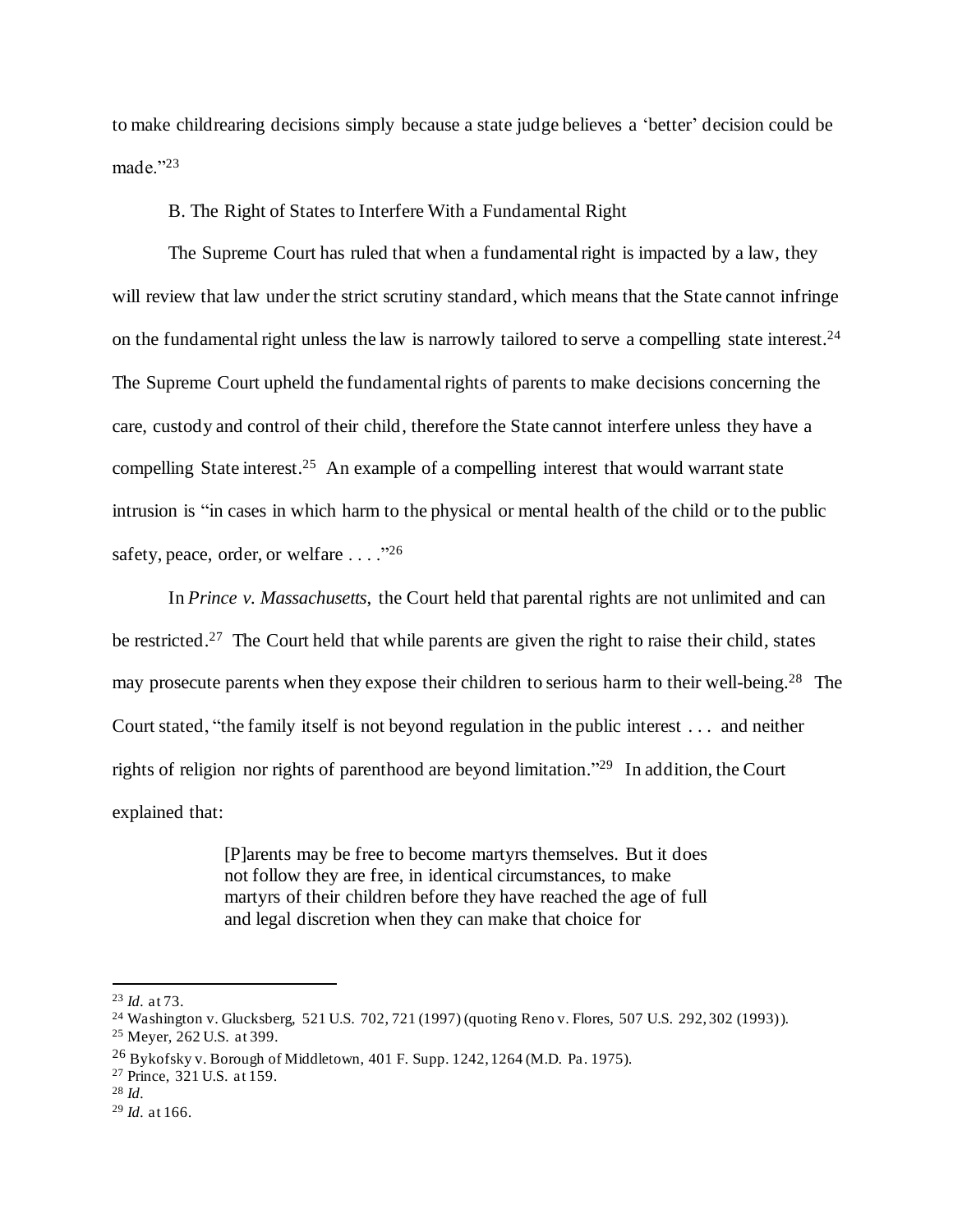themselves… the power of the state to control the conduct of children reaches beyond the scope of its authority over adults.<sup>30</sup>

In *Schleifer v. City of Charlottesville*, the town set a curfew for children not to be in or upon any public place in the city after midnight.<sup>31</sup> The court held that the city and parents share a responsibility to protect children.<sup>32</sup> State authority complements parental supervision and sometimes justifies placing narrow limitations on the freedom of minors.<sup>33</sup> The court noted that the city relied on surveys that showed parental approval of the curfew and the support it offers to parents in order to discipline their children.<sup>34</sup> This sentiment was echoed in other juvenile curfew cases in which courts have held similarly.<sup>35</sup>

While fundamental rights, like parenting, invoke a strict scrutiny review, the right of the state to protect children through the exercise of their police power has traditionally been recognized as a limit on parental rights that is sometimes justified.<sup>36</sup> The Supreme Court has allowed age restrictions on activities such as smoking and drinking because there was a compelling state interest to protect minors from the significant harm of these activities. When the harm is significant enough, as is the case with smartphones and the other public health issues discussed below, state regulation passes constitutional muster so long as the intervention is narrowly tailored.

<sup>30</sup> *Id.* at 170.

<sup>31</sup> Schleifer v. City of Charlottesville, 159 F.3d 843, 845 (4th Cir. 1998).

<sup>32</sup> *Id.* at 847.

<sup>33</sup> *See id.* at 848.

<sup>34</sup> *Id.* at 849.

<sup>35</sup> *See* Bykofsky v. Borough of Middletown, 401 F. Supp. 1242, 1264 (M.D. Pa. 1975) ("The court holds that the curfew ordinance does not impermissibly impinge on the parents' constitutional right to direct the upbringing of their children.").

<sup>36</sup> Prince, 321 U.S. at 158.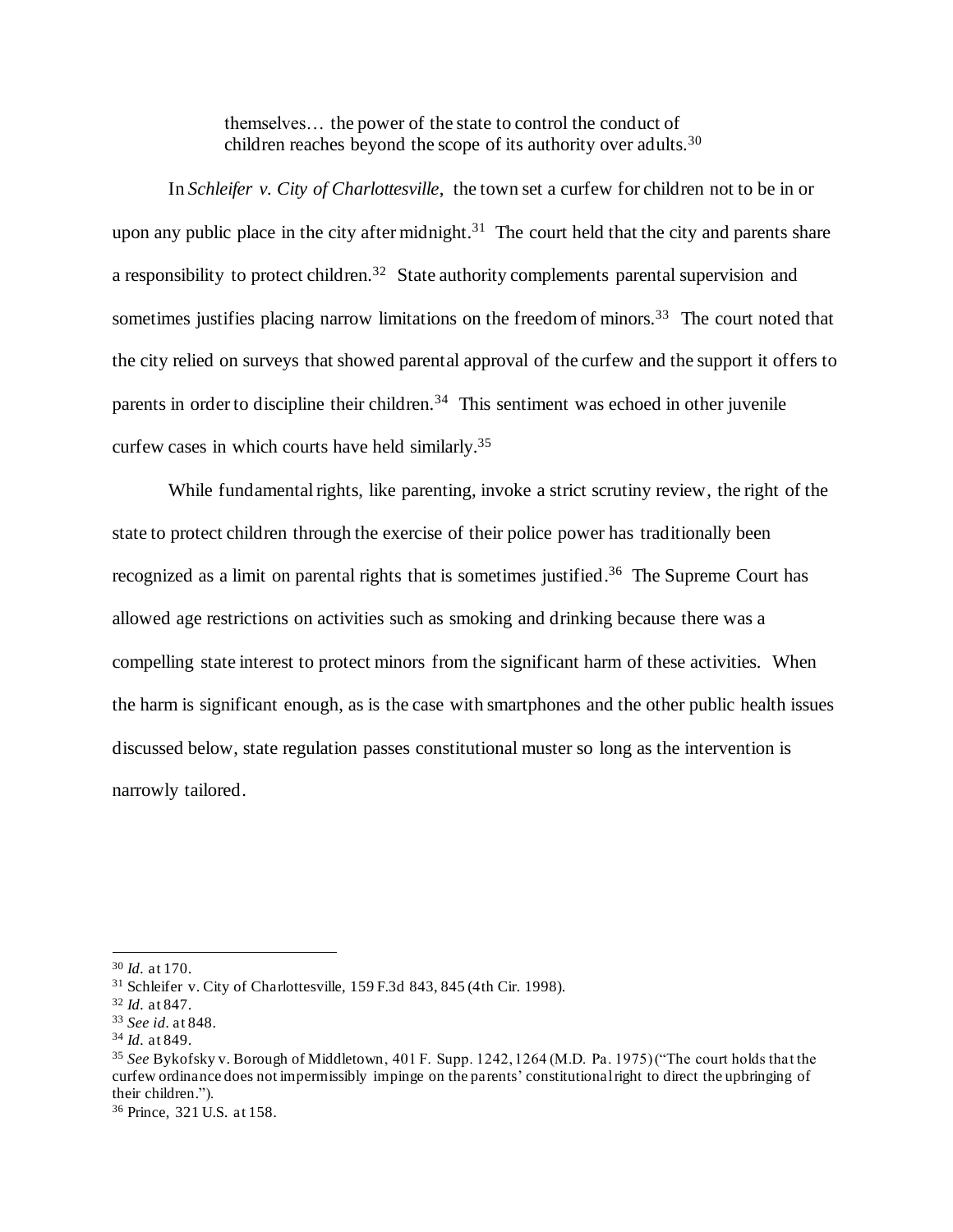## II. Public Health Crisis

Parents have the fundamental right for the "the custody, care and nurture of the child . . . whose primary function and freedom include preparation for obligations the state can neither supply nor hinder."<sup>37</sup> However, these rights are not beyond limitation by the state.<sup>38</sup> The states have the power to restrict activities to protect minors and the general public. The state has an interest in ensuring that minors mature into healthy adults and thus can regulate behavior when there is a serious threat to childhood health. The ongoing physical and emotional development of children is a serious concern for the states. The immaturity of children leads to an inability for them to self-regulate which can lead to serious health implications. While many public health issues are not much regulated among adults, they are heavily regulated among children because of the physical and emotional vulnerabilities of children. In the following public health issues, the state intervened and regulated the activities recognizing the significant harm they pose to minors.

## A. Alcohol

i. Alcohol Health Issues

Drinking alcohol under the age of twenty-one has been strongly linked to suicide, violence, school performance problems, changes in brain development, alcohol dependence later in life, and other risky behaviors such as smoking, drug misuse, and sexual behaviors.<sup>39</sup> These health concerns are exacerbated by the fact that adolescents are more likely to binge drink, which

<sup>37</sup> *Id.* at 166.

<sup>38</sup> *See id.* at 159.

<sup>39</sup> CDC, *Minimum Legal Drinking Age of 21 Saves Lives*, https://www.cdc.gov/alcohol/fact-sheets/minimum-legaldrinking-age.htm (last updated Jan. 3, 2020).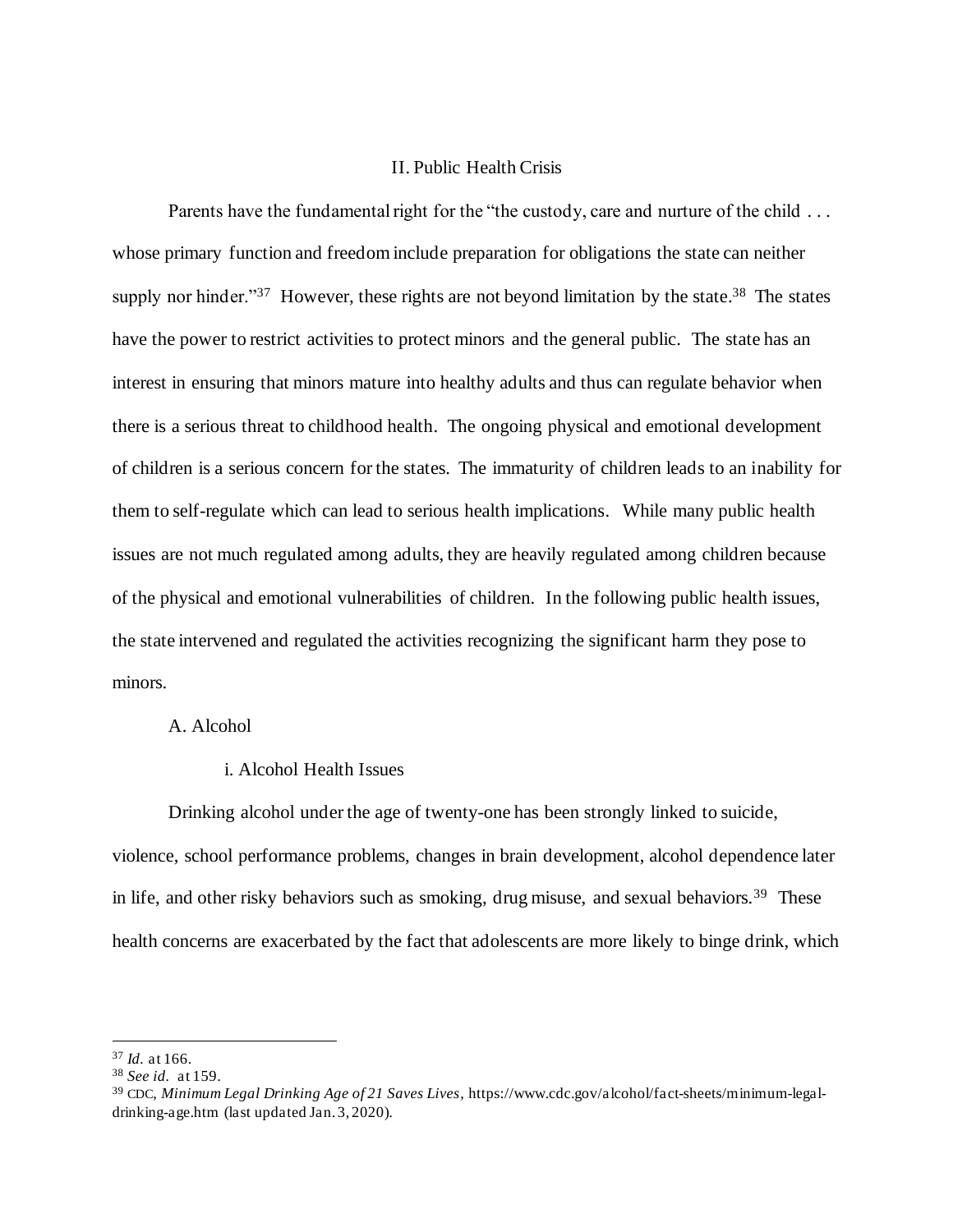is defined as drinking four or five servings of alcohol in a two-hour period.<sup>40</sup> A study conducted by the University of Massachusetts and published in the Journal Neuroscience in 2014 found that physical damage to neurons and brain structures caused by binge drinking persisted into adulthood.<sup>41</sup> In addition, they found that the changes to prefrontal cortex, which is responsible for planning complex cognitive behavior, personality expression, decision making, and moderating social behavior, caused lasting harm.<sup>42</sup>

Alcohol kills more teenagers than all other illegal drugs combined.<sup>43</sup> Nearly 60% of teens have had at least one alcoholic drink by eighteen and it is estimated that 11% of the alcoholic beverages consumed in the U.S. are by those under twenty-one.<sup>44</sup> Each year approximately 5,000 people under the age of twenty-one die as result of underage drinking, which includes 1,900 from auto accidents, 1,600 as a result of homicides, 300 from suicides, as well as hundreds from other injuries that lead to death.<sup>45</sup> In addition to these deaths, there were another  $120,000$  emergency department visits by people under twenty-one linked to alcohol in 2013.<sup>46</sup>

Not only does underage drinking pose a threat to the individual themselves, it also poses a threat to society. The rate of alcohol–related traffic crashes is greater for drivers ages sixteen to twenty than for drivers age twenty and older.<sup>47</sup> More than a third of the fatal accidents among

https://pubs.niaaa.nih.gov/publications/aa59.htm.

<sup>40</sup> EDITORIAL STAFF, *Teenage Binge Drinking Effects*, https://www.alcohol.org/teens/binge-drinking/ (last updated Jan. 15, 2020).

<sup>41</sup> *Id.* <sup>42</sup> *Id.*

<sup>43</sup> NIAAA, *Underage Drinking: A Major Health Problem* (Apr. 2003),

<sup>44</sup> EDITORIAL STAFF, *Teen Alcohol Abuse and Treatment Guide*, https://www.alcohol.org/teens/ (last updated June 16, 2020).

<sup>45</sup> NIAAA, *Underage Drinking: Why Do Adolescents Drink,* (Jan. 2006),

https://pubs.niaaa.nih.gov/publications/AA67/AA67.htm#:~:text=Each%20year%2C%20approximately%205%2C0 00%20young,drownings%20(1%E2%80%935.

<sup>46</sup> *Id.*

<sup>47</sup> *See* NIAAA, *supra* note 43.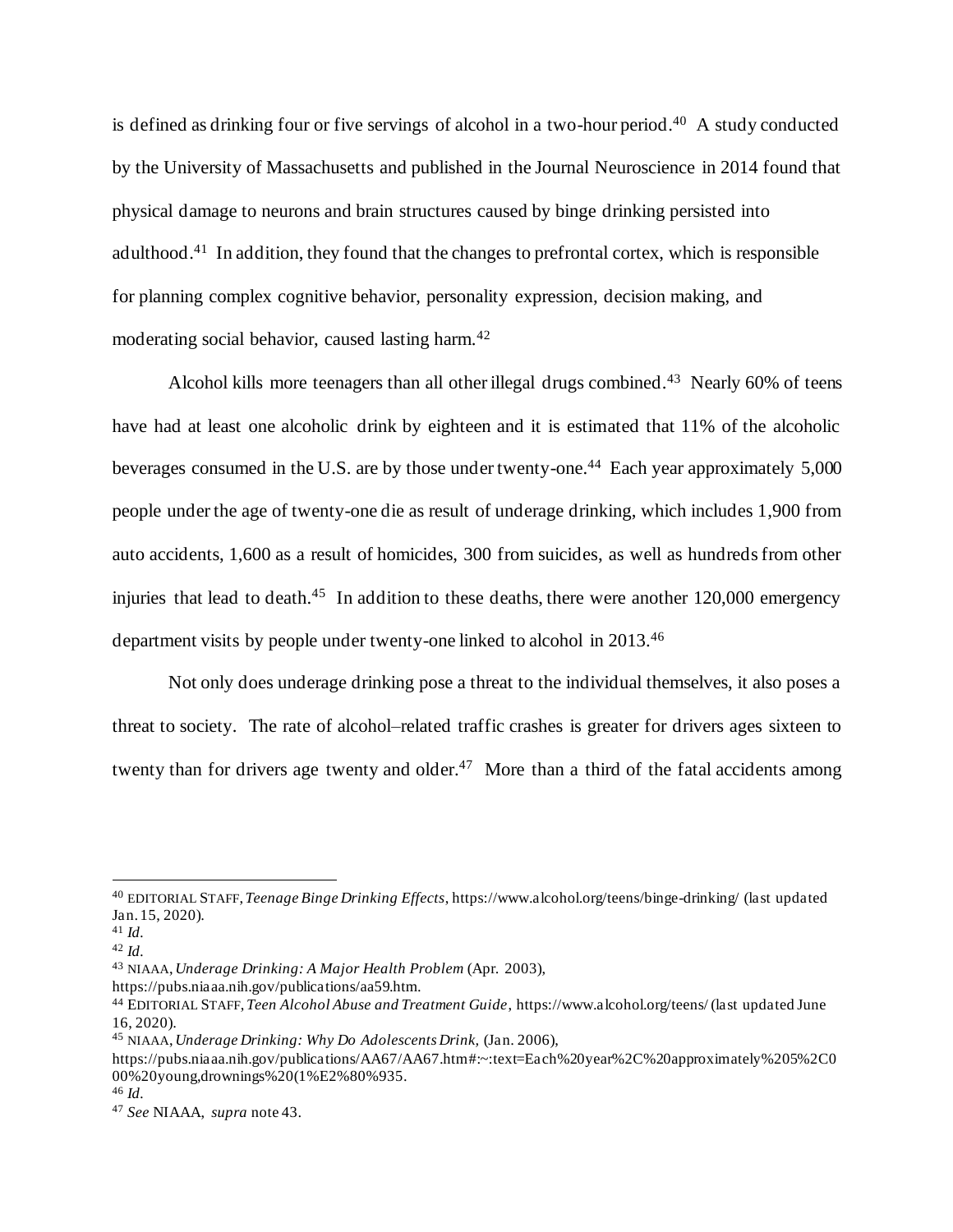people aged 16-20 involved alcohol.<sup>48</sup> In addition to putting other motorist's and pedestrian's lives at risk, there are high financial burdens with helping underage drinkers face their problems. In fact, it is estimated that over \$7.3 billion is spent annually for alcohol abuse services for underage drinkers.<sup>49</sup>

## ii. Alcohol Legislation

The harms that are associated with alcohol have led Congress and the states to pass laws primarily limiting the age to purchase alcohol to help protect minors and the general public. After the Twenty First Amendment was ratified, most states made the drinking age twenty-one as that was the age to vote.<sup>50</sup> However, after the Twenty Sixth Amendment was passed in 1969, which lowered the voting age to eighteen, many states followed and lowered the drinking age to eighteen.<sup>51</sup> From 1969 to 1976, thirty states lowered the drinking age to eighteen and by 1982 only fourteen states had a drinking age of twenty-one. 52 Not surprisingly, reports indicated that teenage car accidents increased in states where the minimum drinking age had been lowered from twenty-one, and Congress responded.

In 1984, Congress passed the National Minimum Drinking Age Act of 1984.<sup>53</sup> While the Act did not require the drinking age to be raised to twenty-one, it effectively required it by withholding federal highway funds to states who failed to make twenty-one the minimum age for purchasing and publicly possessing alcohol.<sup>54</sup> As expected, many states increased the drinking age and litigation quickly followed. In *South Dakota v. Dole*, the Supreme Court held that

<sup>48</sup> STAFF,*The Sobering Statistics of Underage Drunk Driving*, (Feb. 8, 2018),

https://www.scramsystems.com/blog/2018/02/sobering-statistics-underage-drunk-driving/. <sup>49</sup> *Id.*

<sup>50</sup>*See* NIAAA, *supra* note 43.

<sup>51</sup> *History of the Legal Drinking Age*, (Oct. 9, 2018), https://drinkingage.procon.org/history-of-the-minimum-legaldrinking-age/.

<sup>52</sup> *Id.*

<sup>53</sup> National Minimum Drinking Age Act of 1984, 23 U.S.C.§ 158 (2018).

<sup>54</sup> *Id.*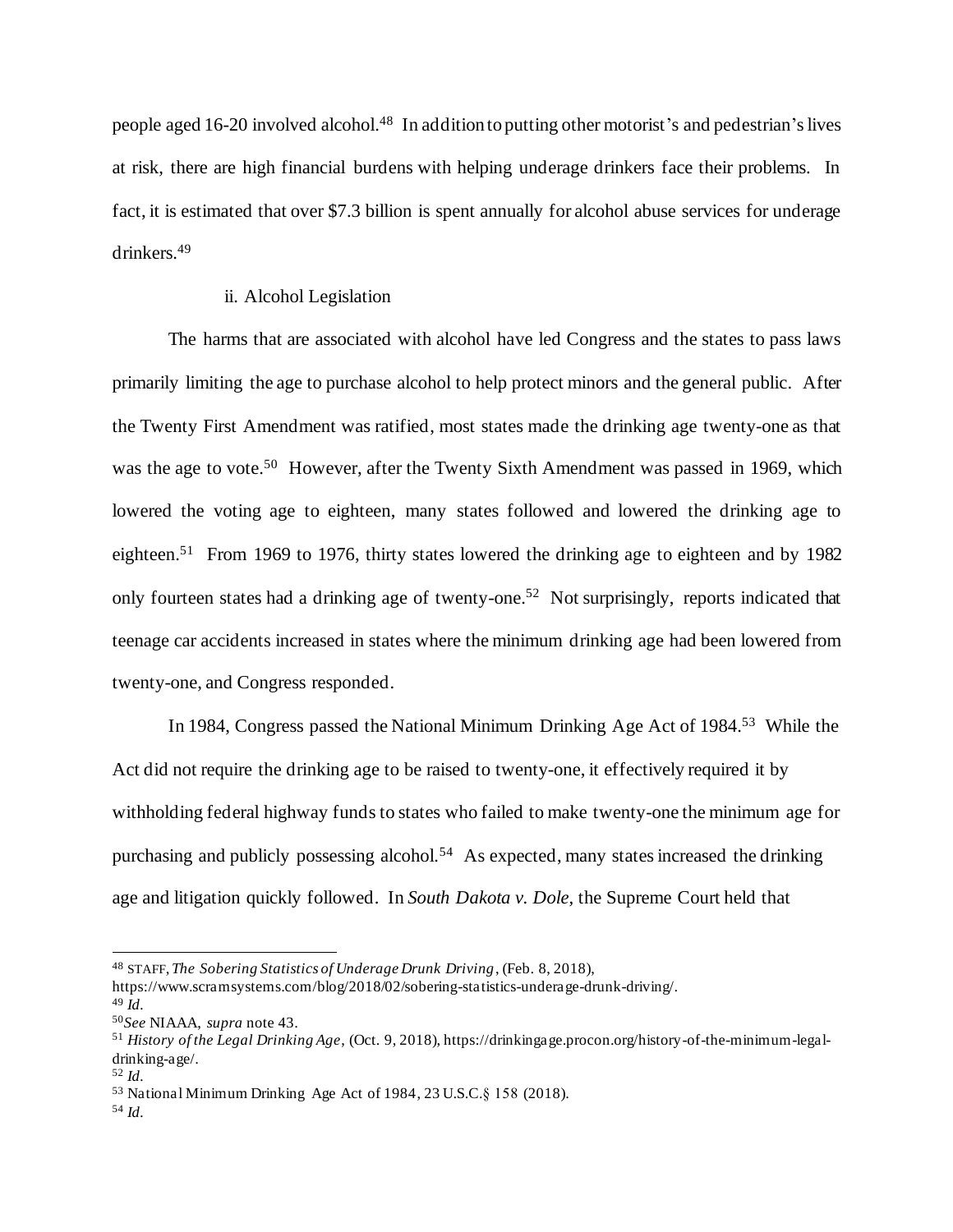awarding federal highway funds to a State based on that State's adoption of a uniform minimum drinking age of twenty-one was constitutional.<sup>55</sup> The Court found that the lack of uniformity in the State's drinking age created an incentive to drink and drive to border States where the drinking age was lower and the actions taken by Congress were reasonably calculated to address this concern.<sup>56</sup>

In *Craig v. Boren*, the Court held that a law that permitted the sale of alcohol to women at eighteen but men at twenty-one, was unconstitutional as it was gender discrimination.<sup>57</sup> Importantly, the Court stated that the state was within its power to regulate a minimum drinking age as the law was there to protect minors.<sup>58</sup>

In *Republican College Council v. Winner*, there was a challenge to a Pennsylvania statute that denied minors access to alcoholic beverages. 59 The plaintiffs argued, among other things, that the law impermissibly interfered with parental rights.<sup>60</sup> However, the court held that they "cannot ignore the argument of the defendants that drinking inside the home can have a considerable effect on events outside, due to the opportunity for minors to drink and drive. At times, even the rights of parents must yield to state regulation."<sup>61</sup>

In *Felix v. Milliken*, there was a challenge by individuals under twenty-one to a Michigan drinking age law.<sup>62</sup> The court reasoned that if the drinking age law infringed on a constitutional right of a parent to serve alcohol to their child, then there could never be a minimum drinking age law as this argument would always be applicable in regards to minimum drinking age laws.<sup>63</sup>

<sup>55</sup> South Dakota v. Dole, 483 U.S. 203, 205 (1987).

<sup>56</sup> *Id.* at 209.

<sup>57</sup> Craig v. Boren, 429 U.S. 190, 193 (1976).

<sup>58</sup> *Id.* at 200.

<sup>59</sup> Republican College Council v. Winner, 357 F. Supp. 739, 741 (E.D. Pa. 1973).

<sup>60</sup> *Id.* at 743.

<sup>61</sup> *Id.*

<sup>62</sup> Felix v. Milliken, 463 F. Supp. 1360, 1363 (E.D. Mich. 1978).

<sup>63</sup> *Id.* at 1385.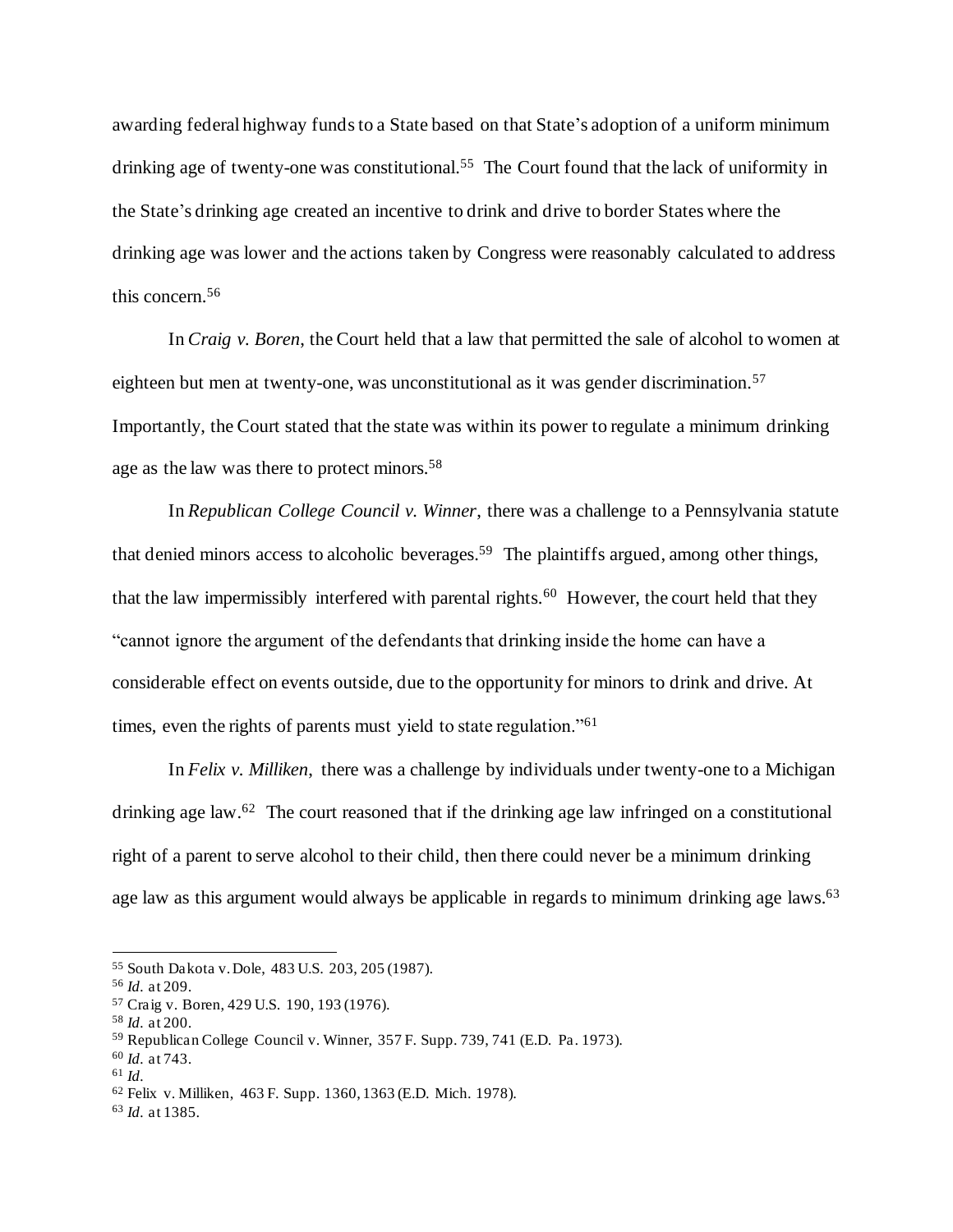The court relied on *Republican College* and held that there was no right of privacy and that at times even a parent's right must yield to the state.<sup>64</sup>

As illustrated in the cases above, the states are well within their right to regulate the minimum drinking age. The takeaway is that the states' compelling interest of protecting minors and the general public outweighs the parents' rights when the regulation is age-based and supported by evidence of the harm to be avoided.

B. Pornography and Obscenity

i. Pornography/Obscene Material Health Issues

In 2016, Utah was the first state to pass a resolution that declared pornography a public health crisis.<sup>65</sup> Since then, fifteen other states have passed similar measures.<sup>66</sup> These resolutions highlight the need for education and awareness on the harmful effects of pornography.<sup>67</sup>

The effects of pornography on minors have been found to be more impactful as their brains are still developing.<sup>68</sup> Alarmingly, 94% of minors will see pornographic images by age fourteen and 71% stated that they hid their pornography habits from their parents.<sup>69</sup> In his book, *Your Brain on Porn*, author Gary Wilson stated that children see pornography at a younger age when their brain is still developing and the dopamine rush that porn elicits leads to addiction.<sup>70</sup>

<sup>64</sup> *Id.*

<sup>65</sup> Mattie Quinn, *Is Porn a Public Health Crisis? 16 States Say Yes*, (July 19, 2019),

https://www.governing.com/topics/health-human-services/gov-pornography-public-health-crisis-states.html. <sup>66</sup> *Id.*

<sup>67</sup> STAFF, *These 16 States have Passed Resolutions Recognizing Porn as a Public Health Issue* , (May 09, 2019), https://fightthenewdrug.org/here-are-the-states-that-have-passed-resolutions/.

<sup>68</sup> Carolyn C. Ross, *Overexposed and Under Prepared*, PSYCHOLOGY TODAY (Aug. 13, 2012),

https://www.psychologytoday.com/us/blog/real-healing/201208/overexposed-and-under-prepared-the-effects-earlyexposure-sexual-content..

<sup>69</sup> COVENANT EYES, *Pornography Statistics*, https://www.covenanteyes.com/pornstats/, (last visited July 1, 2020).

<sup>70</sup> Darcel Rockett, *How Porn is Affecting Our Kids*, CHICAGO TRIBUTE (Apr. 3, 2018, 9:05 a.m.),

https://www.chicagotribune.com/lifestyles/parenting/sc-fam-porn-addiction-in-youth-0417-story.html.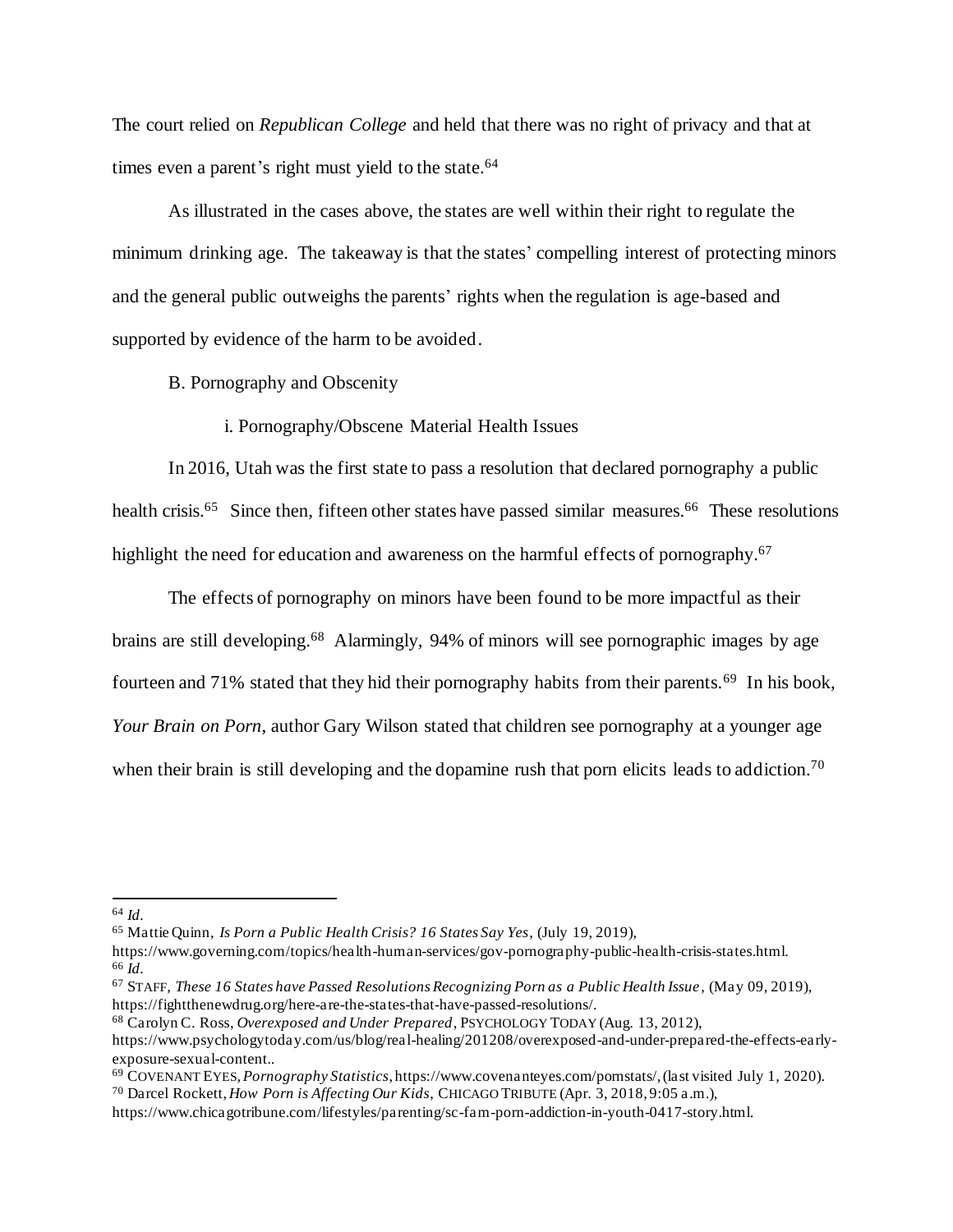Studies have shown that the earlier teens were exposed to sexual content in movies the more likely they would have sex at a younger age, and the more likely they would have casual, unprotected sex.<sup>71</sup> In addition to earlier sex, a study conducted by Dr. Jennings Bryant showed that more than 66% of boys and 40% of girls reported wanting to "try" some of the sexual behaviors they saw in the media.<sup>72</sup> The study also showed that by high school many teens had tried these behaviors, which increases the risk of sexually transmitted diseases and unwanted pregnancies.<sup>73</sup>

Pornography also has an impact on the mental health of the youth.<sup>74</sup> Pornography use may contribute to teens' insecurities about body appearance and/or sexual performance.<sup>75</sup> It may also undermine attachment functioning which can lead to relationship dysfunction and social isolation.<sup>76</sup> Cross-sectional surveys have found that viewing pornography can be related to poor mental health and lower quality of life among adults.<sup>77</sup> Additionally, the surveys showed lower life-satisfaction and self-esteem, and other symptoms of depression among adolescents.<sup>78</sup>

## ii. Pornography/Obscenity Legislation

States have used their police powers to pass laws that aim to protect children from the harms of pornography and other obscene material. In 1968, in *Ginsberg v. New York*, a convenience store owner was found guilty of selling adult magazines to persons under seventeen, which violated state law.<sup>79</sup> The store owner argued that the state did not have the power to limit

<sup>71</sup> Ross, *supra* note 68.

<sup>72</sup> *Id.*

<sup>73</sup> *Id.*

<sup>74</sup> Taylor Kohut, *Is Pornography Use a Risk for Adolescent Well-being?*,(Aug. 10, 2018),

https://www.ncbi.nlm.nih.gov/pmc/articles/PMC6088458/.

<sup>75</sup> *Id.*

<sup>76</sup> *Id.* <sup>77</sup> *Id.*

<sup>78</sup> *Id.*

<sup>79</sup> Ginsberg v. New York, 390 U.S. 629, 631 (1968).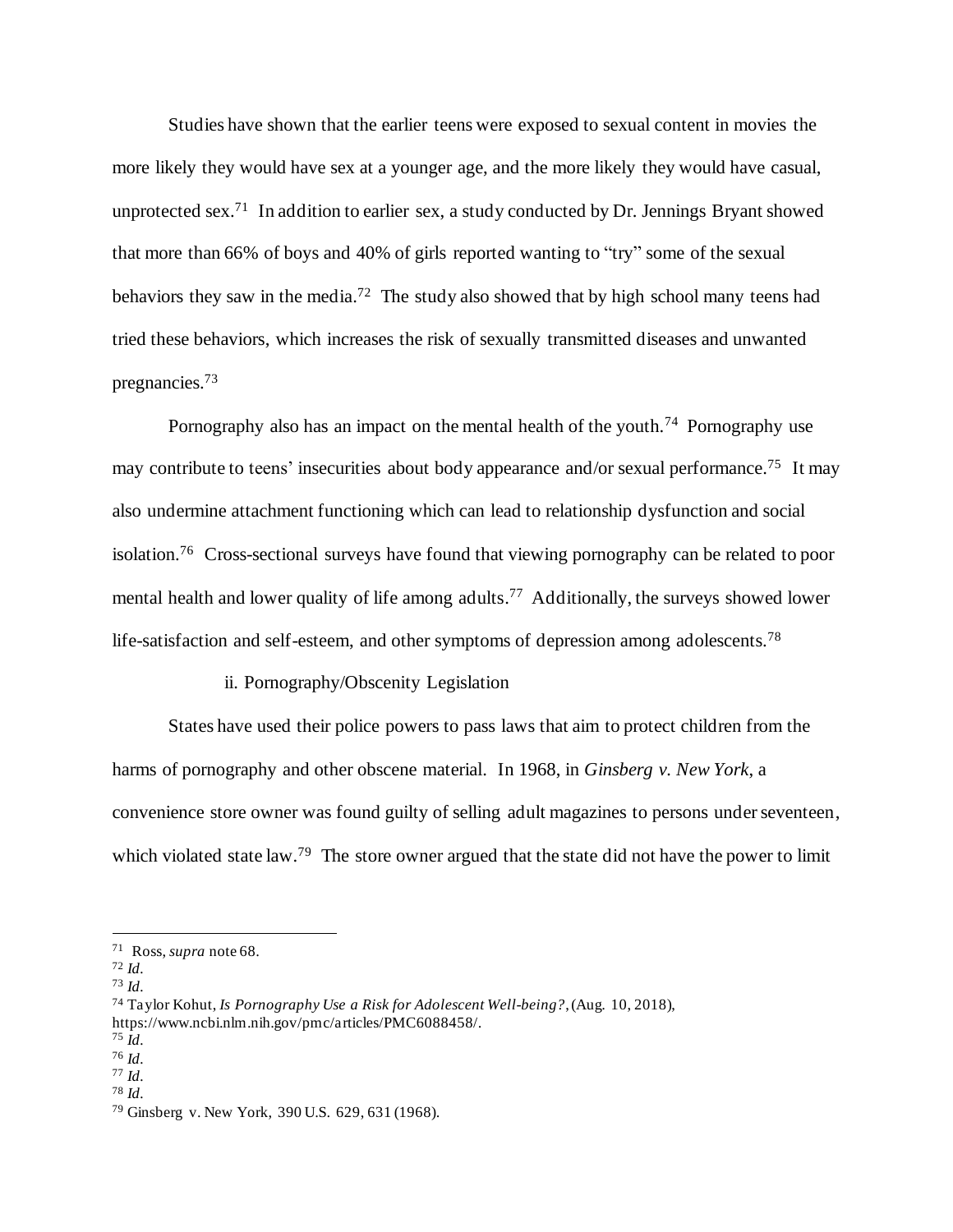his free speech by not allowing him to sell adult magazines to those under seventeen.<sup>80</sup> The Supreme Court held that it was well within the state's power to protect minors and that even though the material is not classified as "obscene" to adults it may still be regulated with minors.<sup>81</sup> The Court did not find that the law infringed on the parents' fundamental rights to raise their child because the statute supported parents' decisions if the parent did not want their child to have pornography and did not cause any interference to parents who wanted to supply the adult magazine to their own child.<sup>82</sup> While the Court acknowledged that the supervision of a child is best left to the parent, they held "the knowledge that parental control or guidance cannot always be provided and society's transcendent interest in protecting the welfare of children justify reasonable regulation of the sale of [obscene] material to them."<sup>83</sup>

In *Reno v. ACLU*, the parties disputed the Communications Decency Act of 1996 which sought to protect minors from harmful material on the internet.<sup>84</sup> While the Court stated that states did have the right to regulate minors' access to pornography, but parents still had the right to direct the upbringing of their child in their own household.<sup>85</sup> The Court held that, unlike *Ginsberg*, parents could not provide material to their kids under the statute which made it too intrusive on parental rights and thus it was deemed unconstitutional.<sup>86</sup> Congress tried again with other Acts to protect children from access to pornography, with limited success because the Acts were overly broad.<sup>87</sup>

<sup>80</sup> *Id.* at 637.

<sup>81</sup> *Id.* at 636.

<sup>82</sup> *Id.* at 639.

<sup>83</sup> *Id.* at 640, (quoting People v. Kahan, 206 N.E.2d 333 (N.Y. 1965).

<sup>84</sup> Reno v. ACLU, 521 U.S. 844, 849 (1997).

<sup>85</sup> *Id.* at 865.

<sup>86</sup> *Id.*

<sup>&</sup>lt;sup>87</sup> See also Child Online Protection Act 47 U.S.C. § 231(a) (2000). In 2000, Congress passed the Child Online Protection Act to restrict access by minors to material that would be considered harmful on the Internet but held unconstitutional. *Id.* That same year, Congress passed the Children's Internet Protection Act, which was held to be constitutional. Children's Internet Protection Act 47 U.S.C § 254(h) (2000). This law required libraries, in order to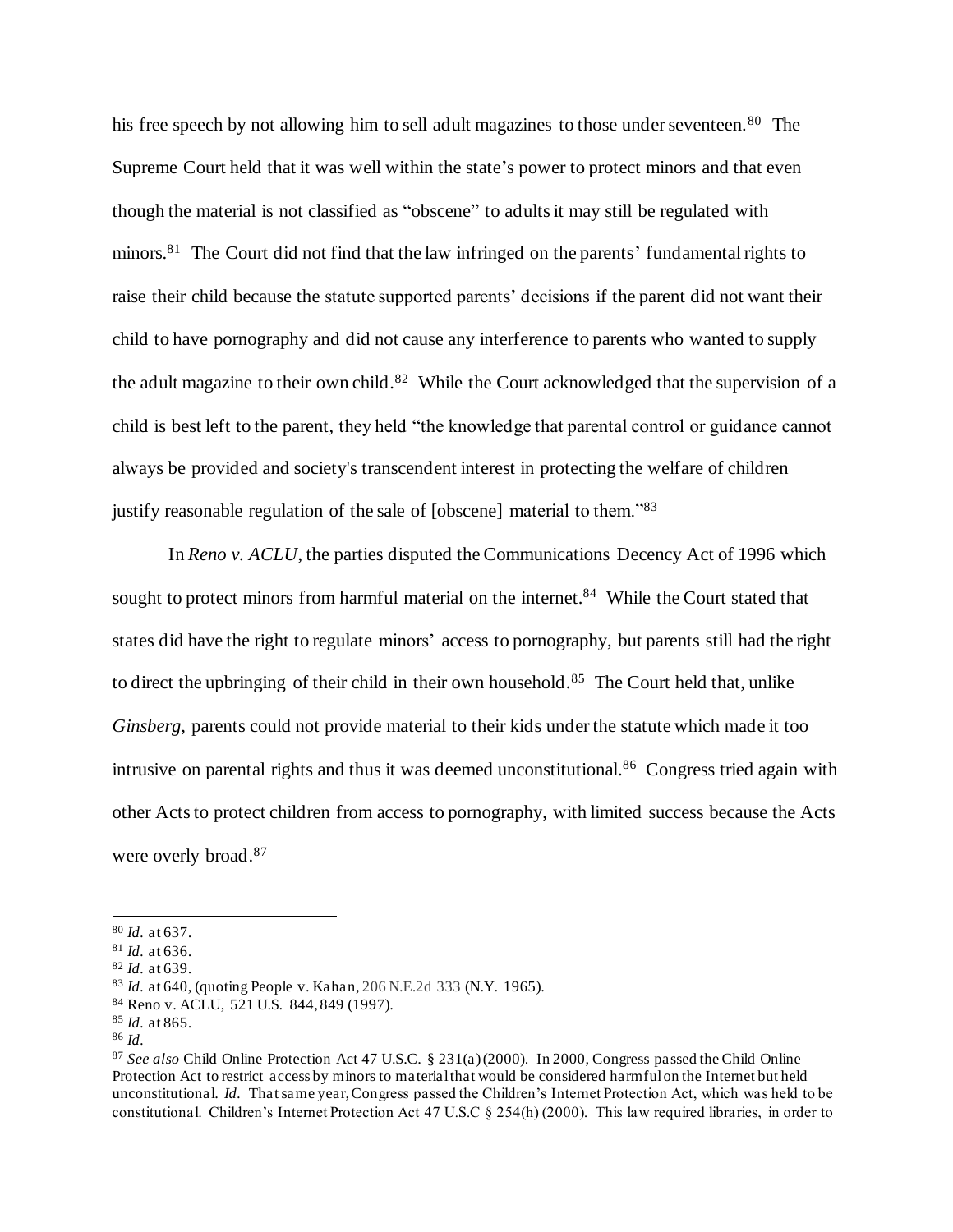In *FCC v. Pacifica Foundation*, the Court held that the that "the government's interest in the 'well-being of its youth' and in supporting 'parents' claim to authority in their own household' justified the regulation of otherwise protected expression."<sup>88</sup> The Court stated that the language in comedian George Carlin's monologue, *Filthy Words*, which was broadcast over the radio and contained words such as shit and fuck and others, was as potentially degrading and harmful to children as representations of many erotic acts.<sup>89</sup> The Court noted that these types of broadcasts were easily accessible to minors and could enlarge a child's vocabulary in an instant.<sup>90</sup> This led the Court to "justify special treatment of indecent broadcasting" and prevent the general dissemination of such speech at certain times when children would likely be among the audience.<sup>91</sup> This is yet another example of the government curtailing parental rights in order to protect children.

Lastly, in *Action for Children's Television v. FCC*, the court held unconstitutional a law that tried to shield minors from indecent radio and television by restricting the hours they could be broadcast by declaring the restrictions as overly broad.<sup>92</sup> However, the court stated that in *Ginsberg*, the Supreme Court recognized the "Government's interest in protecting children extends beyond shielding them from physical and psychological harm."<sup>93</sup> In addition, they found that the government had an independent and compelling interest to prevent minors from being exposed to indecent broadcasts.<sup>94</sup> The court held that "it treats the Government interest in supporting parental authority and its independent interest in the well-being of its youth as

<sup>93</sup> *Id.* at 662.

receive discounts, to certify that they have an internet safety policy that restricted minors' access to obscene material to include pornography. *Id.*

<sup>88</sup> FCC v. Pacifica Found., 438 U.S. 726, 749 (1978).

<sup>89</sup> *Id.* at 758.

<sup>90</sup> *Id.* at 749.

<sup>91</sup> *Id*. at 750.

 $92$  Action for Children's Television v. FCC, 58 F.3d 654, 656 (D.C. Cir. 1995).

<sup>94</sup> *Id.* at 663.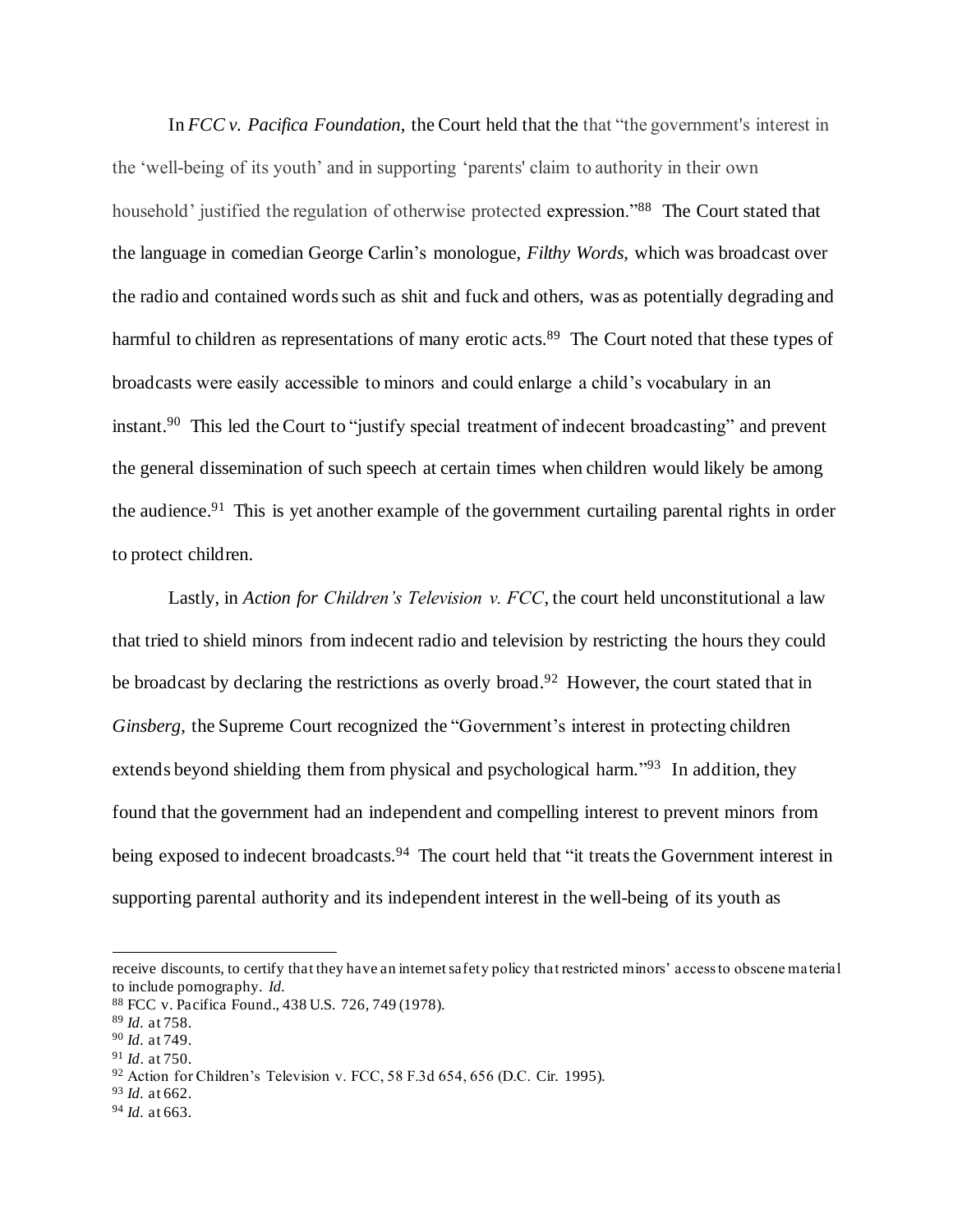complimentary objectives mutually supporting limitations on children's access to obscene material."<sup>95</sup> If the hours of the law were more narrowly tailored, it would have been constitutional and a legitimate use of state power. 96

Obscenity and pornography can have a lasting impact on the health of children. As stated in *Ginsberg*, states have an independent interest to ensure the protection of children.<sup>97</sup> If the laws are narrowly tailored, courts will all allow states to use their police powers to regulate obscene materials as these laws protect minors.

C. Smoking/Vaping

Both smoking and vaping have been very popular at one point or another in America. Currently it is the latter, but historically smoking was extremely rampant in America, including among minors. States have used their police powers to regulate the age in which minors could purchase and possesses these types of products.

i. Smoking/Vaping Health Issues

While popular, both smoking and vaping cause many concerning health issues that can affect nearly every organ in the body.<sup>98</sup> Cigarette smoking is the leading preventable cause of death in the United States and causes more than 480,000 deaths a year.<sup>99</sup> Smoking causes more deaths each year than the following causes combined: human immunodeficiency virus (HIV), illegal drug use, alcohol use, motor vehicle injuries, and firearm-related incidents.<sup>100</sup>

<sup>&</sup>lt;sup>95</sup> *Id.* at 663 (internal quotation marks omitted).

<sup>96</sup> *Id.* at 656.

<sup>97</sup> *Ginsberg*, 390 U.S. at 640.

<sup>98</sup> CTR. FOR DISEASE CONTROL AND PREVENTION, *Smoking and Tobacco Use*,

https://www.cdc.gov/tobacco/data\_statistics/fact\_sheets/health\_effects/effects\_cig\_smoking/index.htm, (last updated Apr. 28, 2020)

<sup>99</sup> *Id.*

<sup>100</sup> *Id.*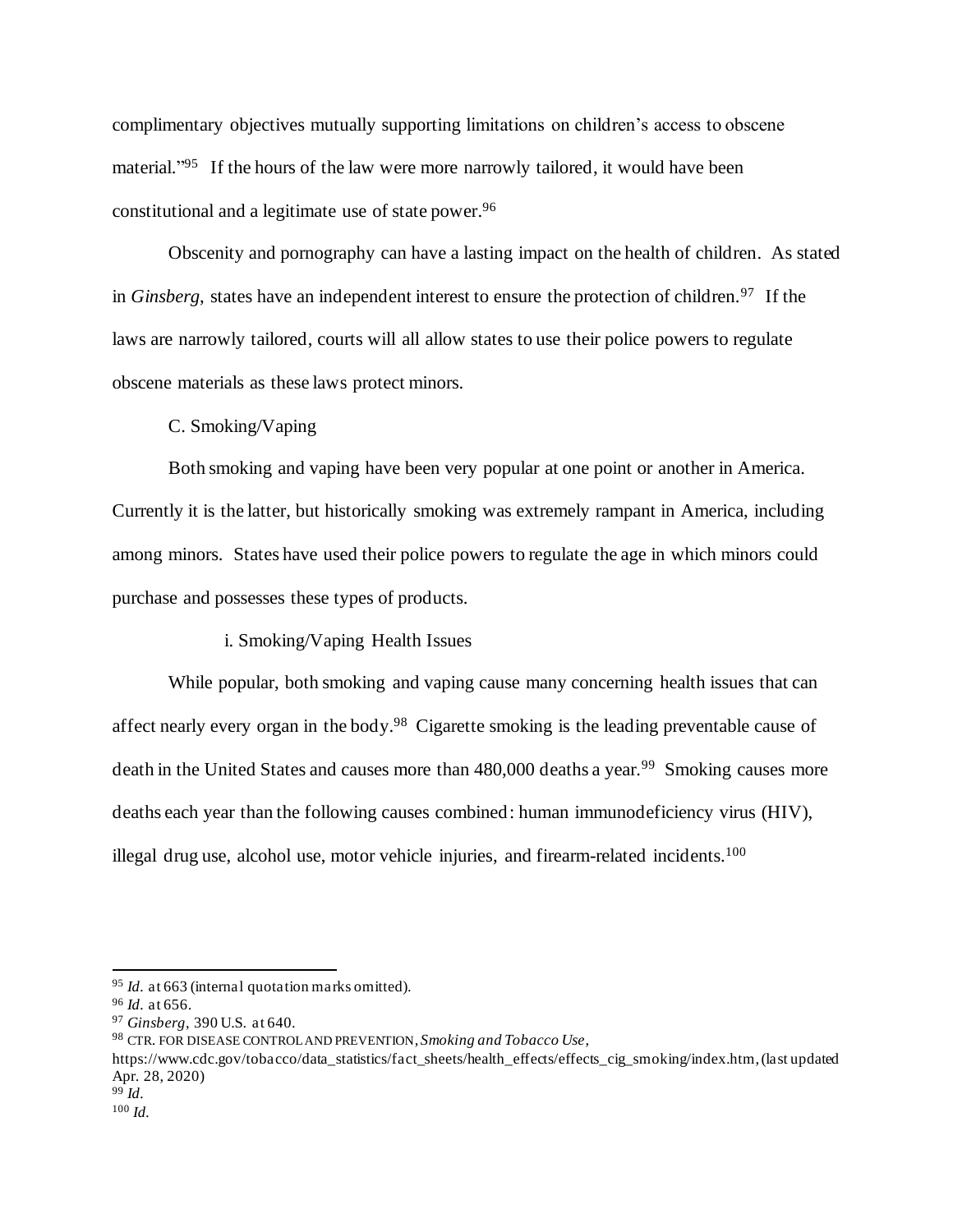Smokers are more likely than nonsmokers to develop heart disease, strokes, and lung cancer.<sup>101</sup> In fact, estimates have shown that smoking increases the risk for coronary heart disease by two to four times, a stroke by two to four times, and of developing lung cancer by twenty-five times.<sup>102</sup> In addition to lung cancer, smoking can cause cancer almost anywhere in the body. $103$ 

The effect on minors can be even more devastating. More than 3,200 children age eighteen or younger start smoking every day.<sup>104</sup> Young people who smoke are in danger of addiction to nicotine, reduced lung growth, reduced lung function, and early cardiovascular damage.<sup>105</sup> In addition, exposure to nicotine can have long lasting impact on adolescent brains that are still developing.<sup>106</sup>

While the research on smoking cigarettes is widely available, the health effects of vaping e-cigarettes is not as well known. However, as they have gained in popularity, there have been studies that show that vaping can be extremely harmful as well.<sup>107</sup> One main concern is that most e-cigarettes contain nicotine, the addictive drug found in cigarettes. In fact, a recent CDC study found that 99% of e-cigarettes sold in the United States contained nicotine.<sup>108</sup> Nicotine can harm the developing brain and use by an adolescent can harm the parts of the brain that control attention, learning, mood, and impulse control.<sup>109</sup>

<sup>101</sup> *Id.*

<sup>102</sup> *Id.*

<sup>103</sup> *Id.*

<sup>104</sup> CTR. FOR DISEASE CONTROL AND PREVENTION, *Smoking and Youth*,

https://www.cdc.gov/tobacco/data\_statistics/sgr/50th-anniversary/pdfs/fs\_smoking\_youth\_508.pdf, (last visited July 1, 2020).

<sup>105</sup> *Id.*

<sup>106</sup> *Id.*

<sup>107</sup> SURGEON GENERAL, *E-Cigarettes and Young People*. https://e-cigarettes.surgeongeneral.gov/getthefacts.html, (last visited July 1, 2020).

<sup>108</sup> CTR. FOR DISEASE CONTROL AND PREVENTION,*supra* note 104.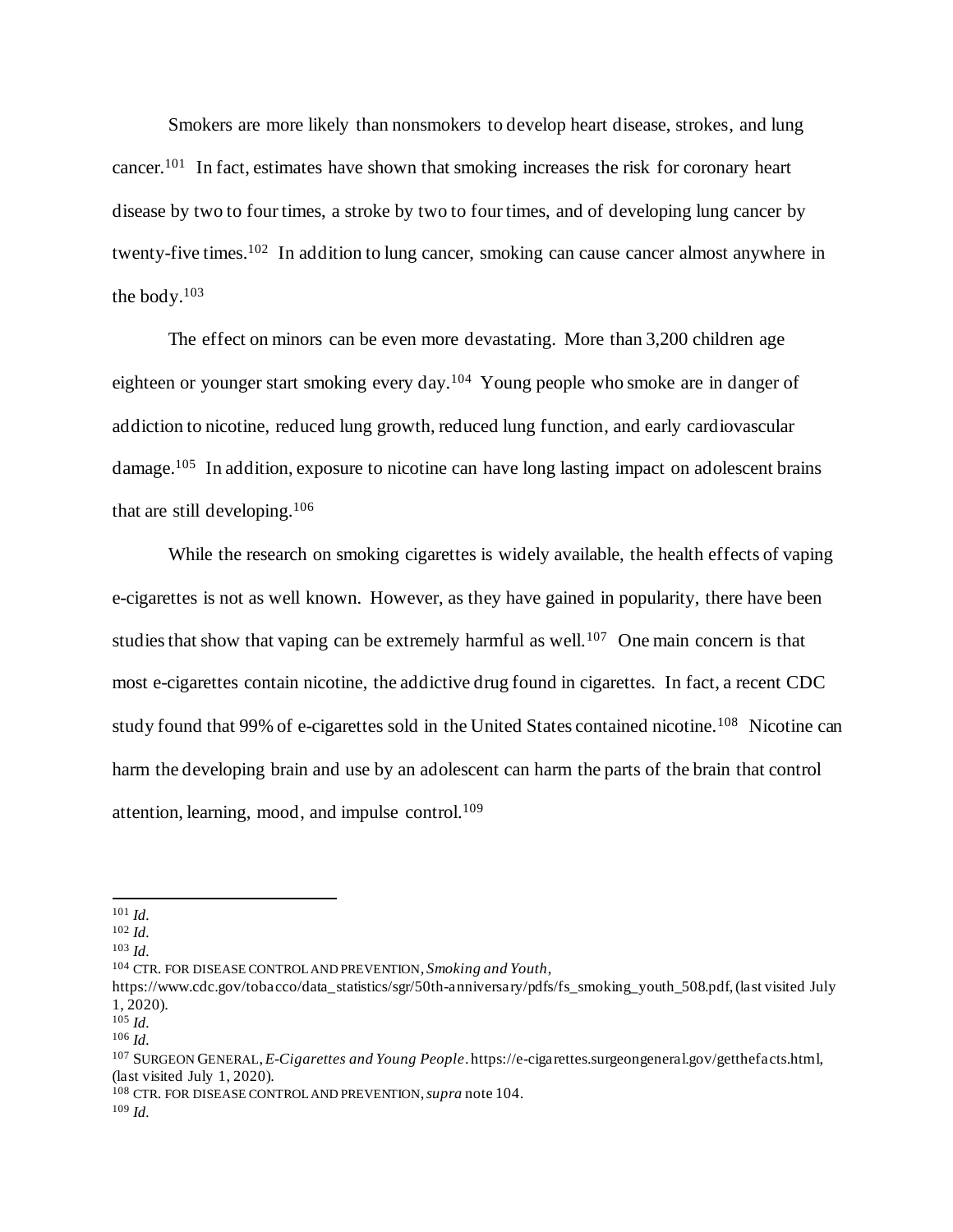Contrary to some assertions, the e-cigarette aerosol is not just harmless "water vapor."<sup>110</sup> In fact, e-cigarettes contain harmful substances such as nicotine, chemical flavorings (like diacetyl, which is linked to a serious lung disease), cancer-causing chemicals, and heavy metals such as nickel, tin, and lead.<sup>111</sup>

E-cigarette companies sell flavors, like fruit and candy, that are especially appealing to youth.<sup>112</sup> According to a report in 2016, more than twenty million youth had seen advertisements for e-cigarettes.<sup>113</sup> This has led to a dramatic growth in e-cigarette use and it is now the most commonly used tobacco product by youth.<sup>114</sup> This is concerning because of 72% of teens believe e-cigarettes cause little or no harm. 115 While still relatively new, the early research has shown that vaping is anything but safe.

# ii. Smoking/Vaping Legislation

Both smoking and vaping health impacts have led to restrictions for minors regarding both these products. In 2009, Congress passed the Family Smoking Prevention and Tobacco Control Act.<sup>116</sup> This Act gave the FDA authority to regulate the manufacturing, distribution, and marketing of tobacco products.<sup>117</sup> It also restricted access to minors by banning: sales to minors, vending machine sales, tobacco-brand sponsorships of sports and entertainment events, and free giveaways of sample cigarettes.<sup>118</sup>

<sup>110</sup> *Id.*

<sup>111</sup> *Id.*

<sup>112</sup> SURGEON GENERAL, *supra* note 107.

<sup>113</sup> *Id.*

<sup>114</sup> *Id.*

<sup>115</sup> CTR. FOR DISEASE CONTROL AND PREVENTION, *Quick Facts on E-Cigarettes*,

https://www.cdc.gov/tobacco/basic\_information/e-cigarettes/Quick-Facts-on-the-Risks-of-E-cigarettes-for-Kids-Teens-and-Young-Adults.html, (last updated (July 28, 2020).

<sup>116</sup> Family Smoking Prevention and Tobacco Control Act, 111 P.L. 31, 123 Stat. 1776.

<sup>117</sup> *Id.*

<sup>118</sup> *Id.*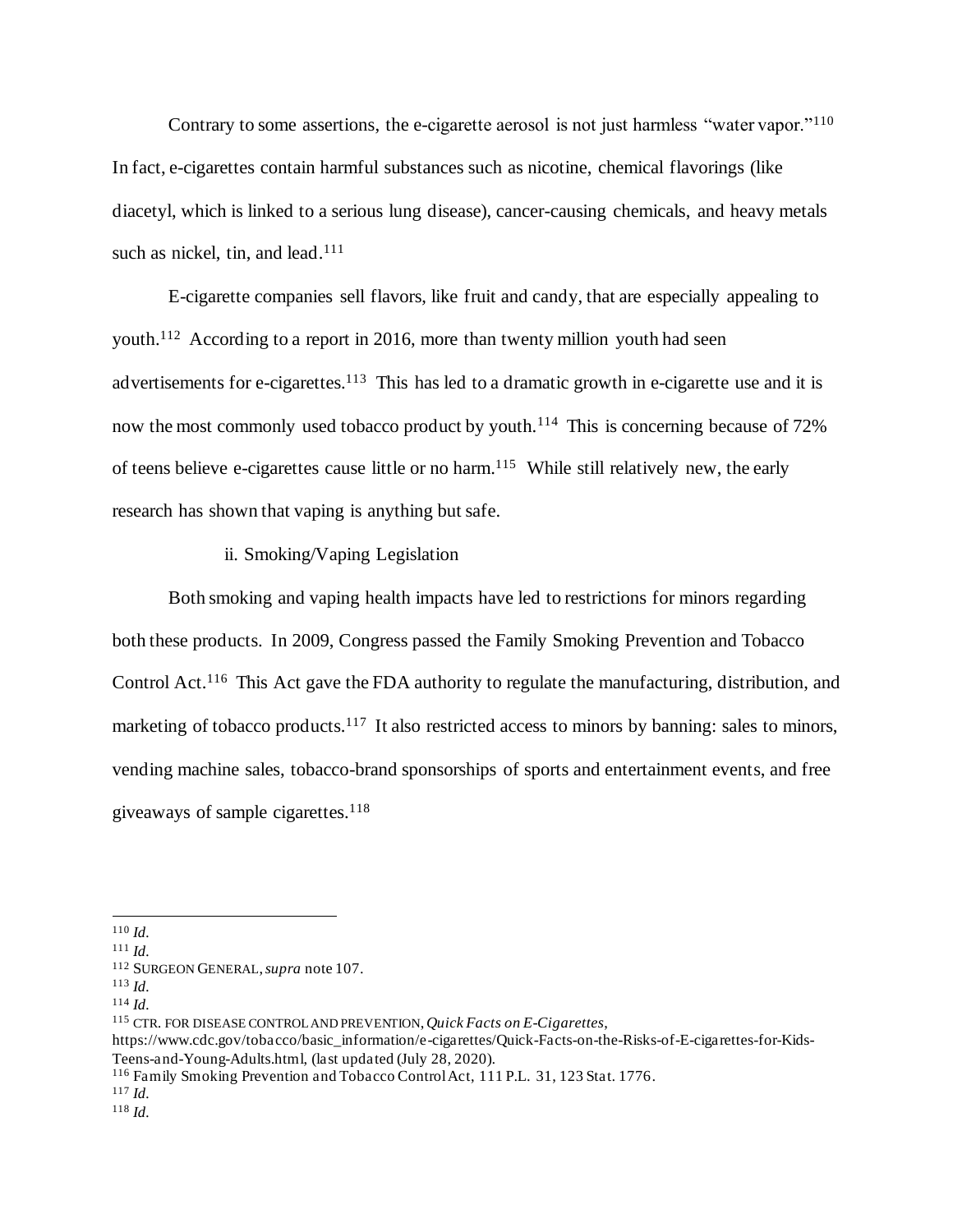In *Lorillard Tobacco Co. v. Reilly*, the court considered a Massachusetts law that regulated the advertising and sale of cigarettes.<sup>119</sup> The Court held that states have a substantial interest in preventing minors from accessing tobacco products.<sup>120</sup> The Court noted that while some of the advertisement laws enacted may be unconstitutional, states have the right to prohibit tobacco sales to minors.<sup>121</sup> Moreover, the Court determined that the ban on self-service displays was narrowly tailored to prevent access to tobacco products by minors and therefore was constitutional. 122

In *Dwagfy's Manufacturing, Inc. v. City of Topeka*, the Kansas Supreme Court upheld a city ordinance that increased the smoking age from eighteen to twenty-one.<sup>123</sup> The court held that this was a valid exercise of the city's home rule power under the State Constitution as there was no state law that preempted the local government from enacting tougher laws.<sup>124</sup> The home rule amendment in Kansas "empower[s] local governments to determine their local affairs and government by ordinance" and therefore gave cities the "largest measure of self-government."<sup>125</sup>

As some states raised the smoking age to twenty-one, the federal government acted. On December 20, 2019, President Donald J. Trump signed legislation that amended the Federal Food, Drug, and Cosmetic Act.<sup>126</sup> This change raised the federal minimum age of sale of tobacco products from eighteen to twenty-one.<sup>127</sup> It is now illegal for a retailer to sell tobacco

<sup>119</sup> Lorillard Tobacco Co. v. Reilly, 533 U.S. 525, 532 (2001).

<sup>120</sup> *Id.* at 539.

 $121$  *Id.* 

<sup>122</sup> *Id.* at 552.

<sup>123</sup> Dwafgy's Mfg., Inc. v. City of Topeka, 433 P.3d 1052, 1055 (Kan. 2019).

<sup>124</sup> *Id*. at 1056.

<sup>125</sup> *Id*. at 1341.

<sup>126</sup> Federal Food, Drug, and Cosmetic Act, 21 U.S.C. § 355 (1938).

<sup>127</sup> FDA, *Newly Signed Legislation Raises Federal Age of Sale of Tobacco Products to 21* , (Jan. 15, 2020), https://www.fda.gov/tobacco-products/ctp-newsroom/newly-signed-legislation-raises-federal-minimum-age-saletobacco-products-21#:~:text=On%20Dec.,cigarettes%E2%80%94to%20anyone%20under%2021.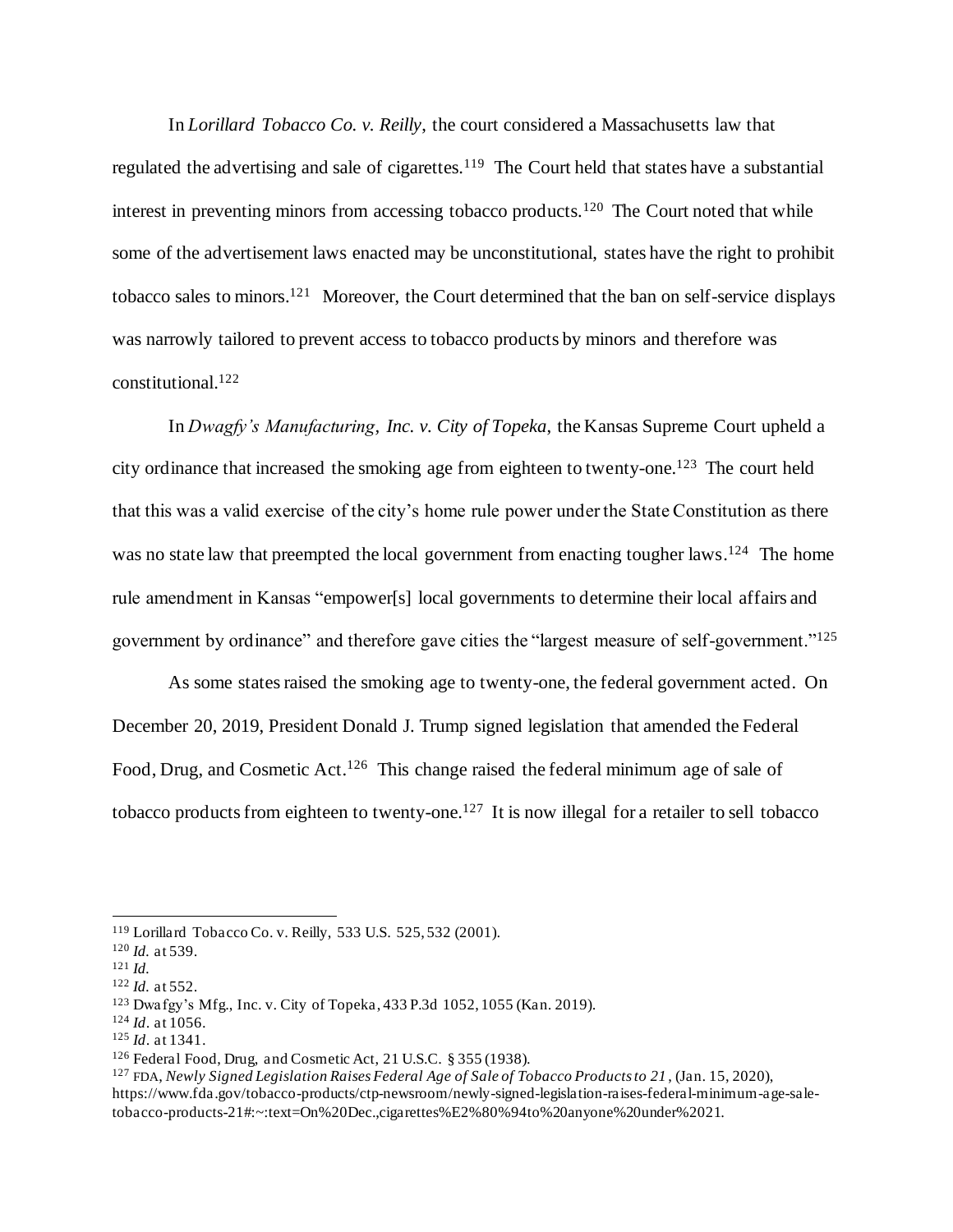products, which includes cigarettes and e-cigarettes, to anyone under twenty-one.<sup>128</sup> While this law does not require any states to raise the sales age to twenty-one, it does require statesto show that their retailers are complying with the law.<sup>129</sup> If states fail to do so, they can lose federal substance abuse grant funding.<sup>130</sup> While this law punishes those trying to sell tobacco to minors, it did not punish those trying to buy tobacco underage.<sup>131</sup> Strikingly, all but seven states have laws prohibiting the possession, use, and purchase of tobacco products by minors, also known as PUP laws.<sup>132</sup>

While the new twenty-one minimum age limit has yet to be challenged, many proponents believe it will survive litigation.<sup>133</sup> Much like alcohol minimum age laws, there is substantial medical research to show the harms of smoking for minors, which creates a compelling state interest to regulate.<sup>134</sup>

## D. Gambling

Gambling has been popular since the beginning of America. The amount of money that Americans spend each year on gambling, legal or illegal, is in the billions.<sup>135</sup> While gambling adds excitement it also brings a variety of health issues that are a major concern, especially to minors. For these reasons, all fifty states have enacted minimum age laws for gambling.<sup>136</sup>

<sup>128</sup> *Id.*

<sup>129</sup> STAFF, *Tobacco 21*, https://tobacco21.org, (last visited July 2, 2020).

<sup>130</sup> *Id.*

<sup>131</sup> *Id.*

<sup>132</sup> STAFF, *Tobacco 21 Laws: Raising the Minimum Sales Age for All Tobacco Products to 21*,

https://www.lung.org/policy-advocacy/tobacco/prevention/tobacco-21-laws, (last visited July 15, 2020). <sup>133</sup> STAFF, *Tobacco 21: Tip and Tools*, (Oct. 2016),

https://www.publichealthlawcenter.org/sites/default/files/resources/phlc-Tobacco-21-Tips-Tools-2016.pdf. <sup>134</sup> *See also* Gabree v. King, 614 F.2d 1 (1st Cir. 1980) (upholding Massachusetts law that increased minimum drinking age to twenty); Felix v. Milliken, 463 F. Supp. 1360 (E.D. Mich. 1978) (upholding Michigan constitutional amendment raising minimum drinking age to twenty-one).

<sup>135</sup> AGA, *State of the States 2020*, https://www.americangaming.org/resources/state-of-the-states-2020/, (last updated June 3, 2020).

<sup>136</sup> STAFF, *State-by-State Gambling Law*, https://www.letsgambleusa.com/state-gambling-laws/, (last visited July 2, 2020).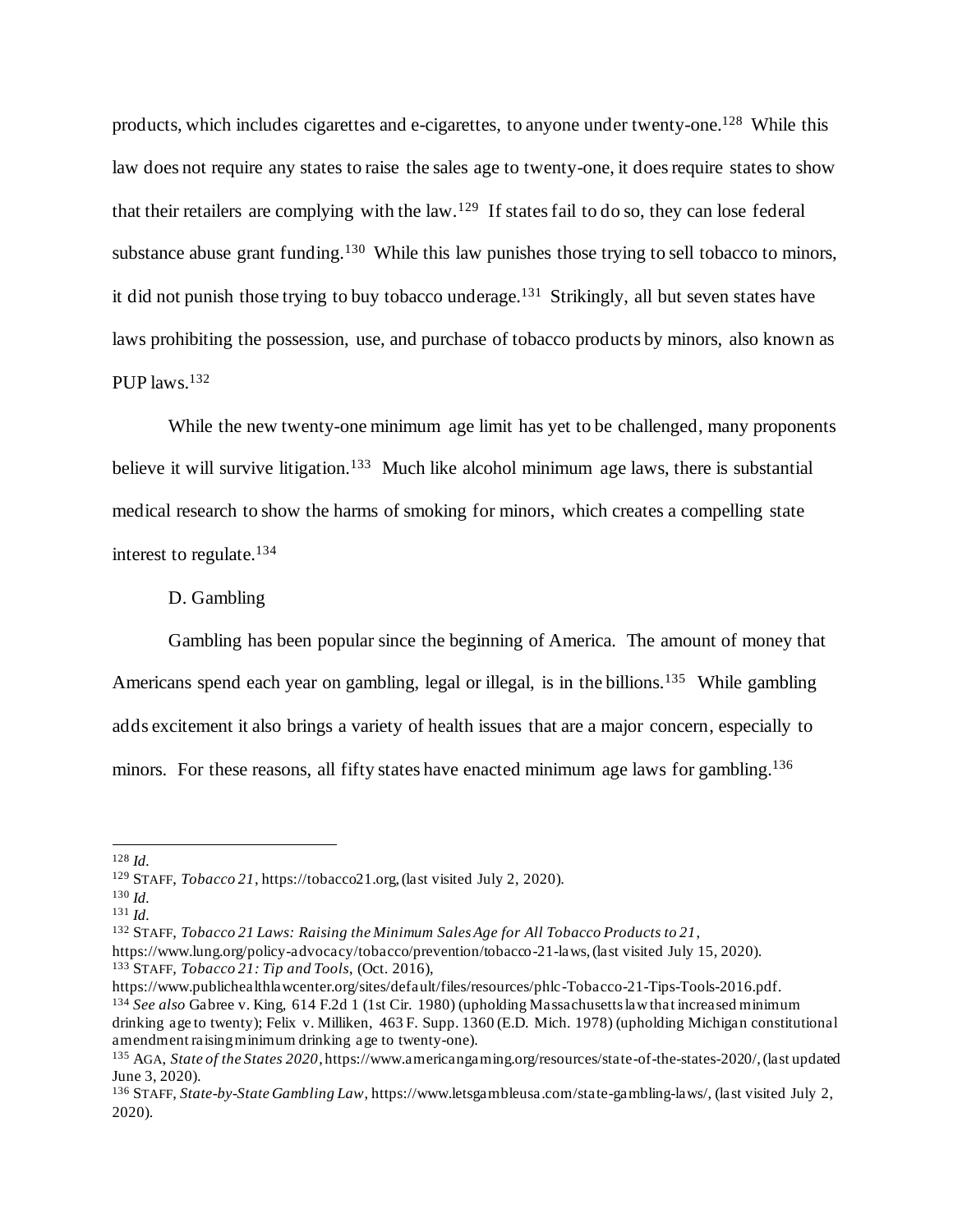## i. Gambling Health Issues

Although it can be widely entertaining, gambling can have severe health consequences. One concern about gambling is the addiction that it can create, especially in minors.<sup>137</sup> Children and teenage brains are not fully developed and thus they are more likely to act impulsively and take risks.<sup>138</sup> In fact, studies have shown that those who start gambling by age twelve are four times more likely to become problem gamblers.<sup>139</sup> While the majority of gamblers do not suffer significant adverse consequences, approximately 20% are considered to either be over-involved in gambling or at risk for developing gambling problems.<sup>140</sup>

Gambling also presents other mental health outcomes including high rates of depression and anxiety.<sup>141</sup> Teen gamblers also tend to have increased risk of suicide attempts and ideations compared to other adolescents.<sup>142</sup> Further, these minors have an increased risk of alcohol and substance abuse disorders.<sup>143</sup> A Minnesota study, which assessed high risk behaviors in sixth, ninth, and twelfth graders, showed considerable overlap between gambling and drug use.<sup>144</sup>

In relation to their peers, young gamblers are at an increased risk for criminal behavior, poor academic health, and disruption in their relationships.<sup>145</sup> There is growing concern that the internet and video games have given unfettered access to gambling for minors.<sup>146</sup> Studies have

https://academic.oup.com/heapro/article/20/1/69/797595, (last visited July 5, 2020).

<sup>137</sup> STAFF, *The Dangers of Youth Gambling Addiction*, https://knowtheodds.org/wpcontent/uploads/2013/05/NYCPG\_ebook\_YouthGambling\_052114.pdf, (last visited July 5, 2020).

<sup>138</sup> *Id.*

<sup>139</sup> *Id.*

<sup>140</sup> Carmen Messerlian, *Beyond Drugs and Alcohol: Including Gambling in a High-risk Behavior Framework*, (Mar. 01, 2007), https://www.ncbi.nlm.nih.gov/pmc/articles/PMC2528700/.

<sup>141</sup> *Id.*

<sup>142</sup> *Id.*

<sup>143</sup> Carmen Messerlian, Youth Gambling Problems: A Public Health Perspective,

<sup>144</sup> *See* Messerlian, *supra* note 140.

<sup>145</sup> Goran Livazovic, *Problem Gambling in Adolescents: What are the Psychological, Social and Financial Consequences*,(Jan. 28, 2005), https://www.ncbi.nlm.nih.gov/pmc/articles/PMC6878669/.

<sup>&</sup>lt;sup>146</sup> Ben Gilbert, *Video Game Industry is Facing Scrutiny Over Loot Boxes*, BUSINESS INSIDER (Jun. 23, 2019, 7:43 a.m.), https://www.businessinsider.com/video-game-industry-loot-box-legislation-2019-6.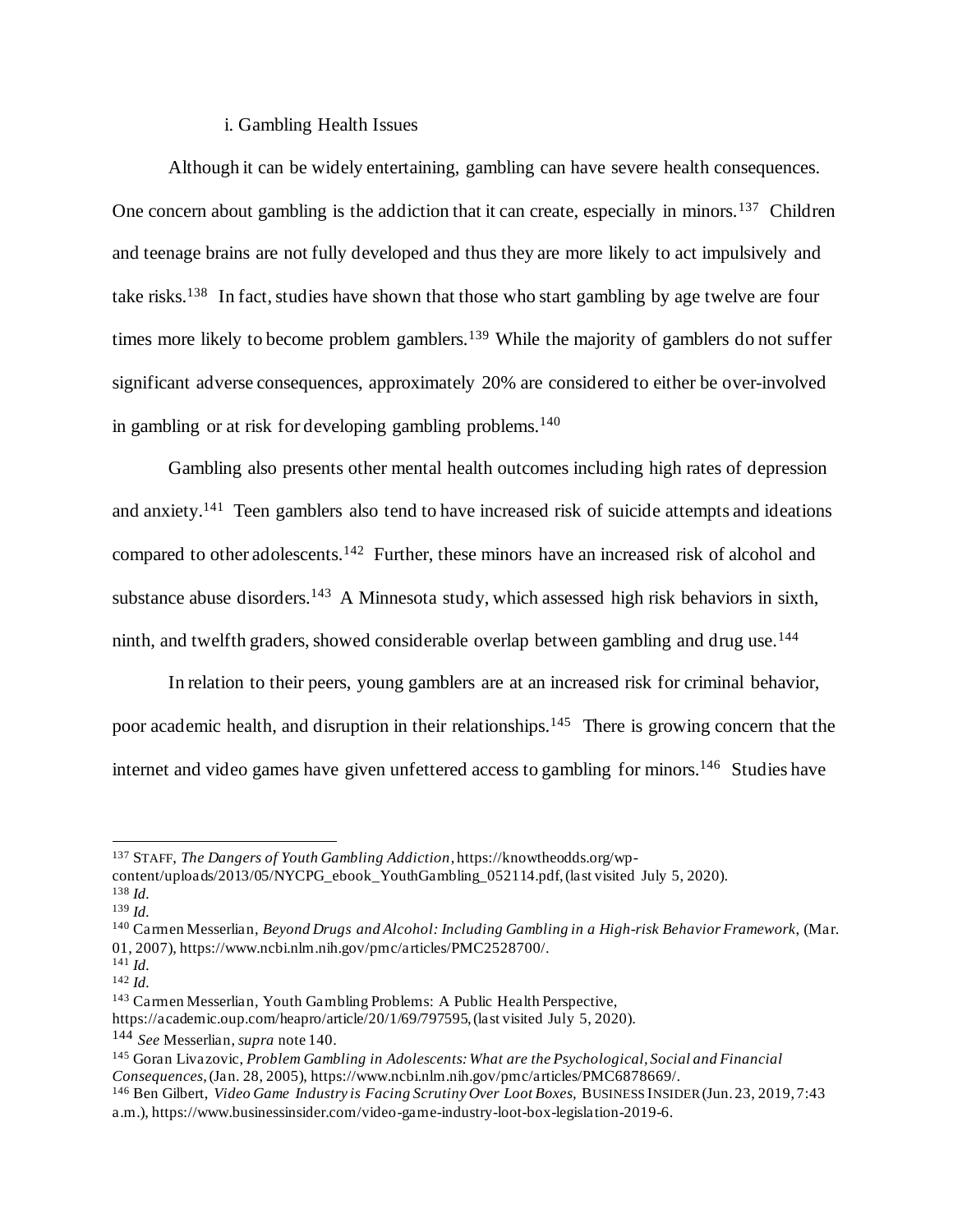shown that loot boxes, which are items in video games that can be bought with money, are linked to problem gambling among adolescents.<sup>147</sup> A large scale study that was conducted showed a correlation between the amount spent on loot boxes and the severity of their problem gambling.<sup>148</sup> Currently there are no laws against loot boxes, however, there has been a growing concern to regulate them as they are seen as harmful to minors.<sup>149</sup>

## ii. Gambling Legislation

The health risks associated with gambling led politicians to introduce legislation to protect individuals from the harms of gambling. In 1992, Congress passed the Professional and Amateur Sports Protection Act (PAPSA) which effectively outlawed sports betting nationwide.<sup>150</sup> PAPSA was passed to, among other reasons, reduce the promotion of sports gambling among America's youth.<sup>151</sup> In 2018, the Supreme Court, in *Murphy v. NCAA*, ruled that PASPA violated the Tenth Amendment by commandeering states' power to regulate sports betting by the federal law.<sup>152</sup> After this decision, states, such as New Jersey, are now allowed to regulate sports betting.<sup>153</sup>

One area of gambling that all states have regulated is minimum age laws.<sup>154</sup> While there is no specific federal law that mandates a minimum gambling age, all fifty states restrict minors from gambling.<sup>155</sup> Both New York and New Jersey require individuals to be at least eighteen to

<sup>147</sup> David Zendle, *Video Game Loot Boxes Are Linked to Gambling*, (Nov. 21, 2018), https://pubmed.ncbi.nlm.nih.gov/30462669/.

<sup>148</sup> *Id.*

<sup>149</sup> Gilbert, *supra* note 146.

<sup>150</sup> Professional and Amateur Sports Protection Act, 28 U.S.C. § 3702 (1992).

<sup>151</sup> S. REP. NO.102-248, at 4−5.

<sup>152</sup> Murphy v. NCAA, -- U.S. --, 138 S. Ct. 1461, 1468 (2018).

<sup>153</sup> *Id.*

<sup>154</sup> STAFF, *State-by-State Gambling Law*, https://www.letsgambleusa.com/state-gambling-laws/, (last visited July, 22020).

<sup>155</sup> *Id.*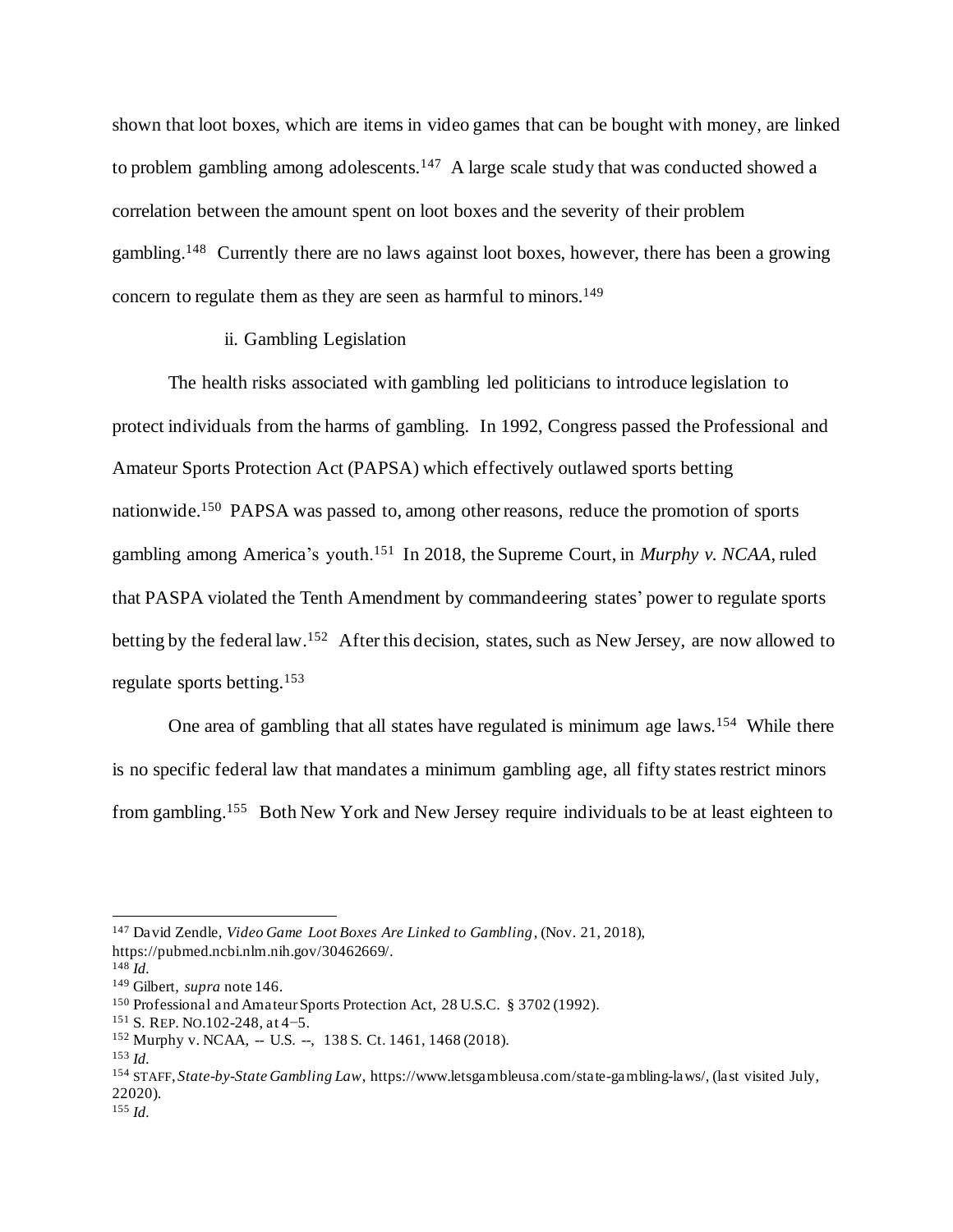participate in the lottery and horse racing.<sup>156</sup> The minimum age to enter a casino in New York is eighteen; and twenty-one in New Jersey.<sup>157</sup> These regulations on the minimum gambling age are valid state actions due to the compelling interest of protecting minors.

In *Latour v. State*, the Louisiana Supreme Court upheld a law that raised the gambling age in Louisiana to twenty-one.<sup>158</sup> The court stated that the legislation was "substantially related to the protection of the general welfare of the state." 159 Based on this rationale, the court upheld the age increase as they believed it protected young adults and protected the general public health and welfare.<sup>160</sup>

States have seen the harmful impacts that gambling can have on minors and implemented laws to protect them. While there have not been many court cases challenging the minimum age of gambling, the same constitutional analysis applies. Like the other three public health issues, there is a compelling state interest to protect minors from gambling. Even if the courts give special weight to the parents' considerations, these types of laws are well within the states powers to regulate so long as they are narrowly tailored.

## VI. Smartphones

Like the other four public health issues discussed above, smartphones are extremely popular in America. However, the popularity of something does not mean that it should be accessible to children of all ages. I posit that the negative health impact on minors provides a compelling state interest that would allow the states to regulate smartphones, even over parents' objections.

<sup>159</sup> *Id.*

<sup>156</sup> *Id.*

<sup>157</sup> *Id.*

<sup>158</sup> Latour v. State, 778 So. 2d 557, 557 (La. 2001).

<sup>160</sup> *Id.* at 564.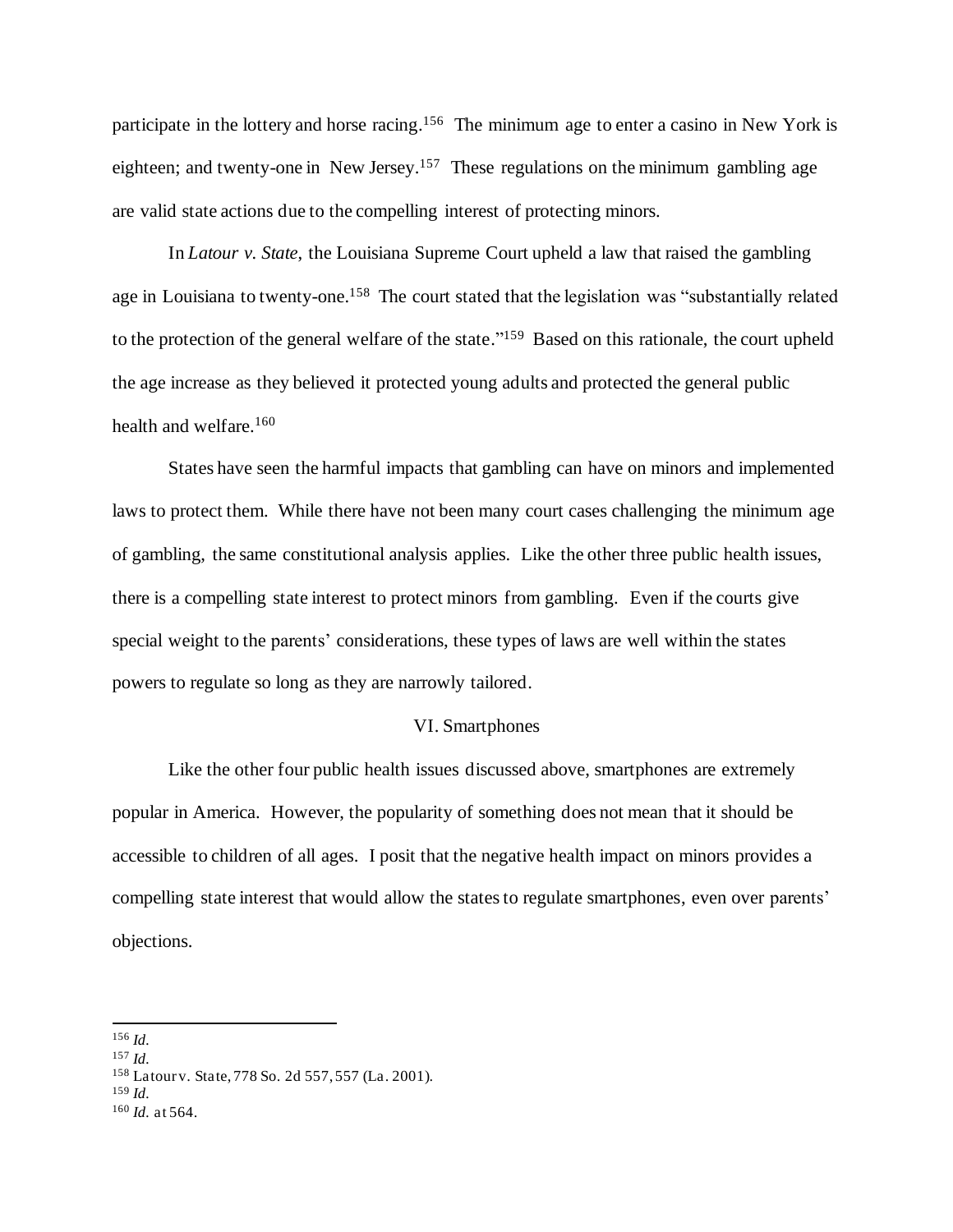## i. Smartphone Health Issues

The use of a smartphone has many health implications. These health issues should be a major concern to all parents of children under the age of eighteen. One of the worries regarding smartphones is the addictive nature of device. Studies show that 54% of teens stated that they spent too much time on their cell phones, while 60% of U.S college students consider themselves to have a cell phone addiction.<sup>161</sup> In a study conducted by Common Sense Media, teens averaged nine hours of screen time a day, with Snapchat and Instagram being the most popular sites.<sup>162</sup>

Much of this screen time may be the fault of social media giants such as Facebook, Snapchat and Instagram. "Likes" on these sites lead to a surge in dopamine, the "feel good" hormone.<sup>163</sup> According to a report from Harvard University, this stimulation is as rewarding as hitting a small jackpot for gamblers and leads to the potential for addiction.<sup>164</sup> The more screen time on these sites, means more money for the companies and they will continue to try and keep people's eyes on the screen.<sup>165</sup> A  $60$  Minutes interview discussed how Instagram takes advantage of minors' dopamine-driven desire for social validation.<sup>166</sup> For example, Instagram notification algorithms withhold "likes" on minors' photos and deliver them later in larger bursts.<sup>167</sup> This causes the mind to respond robustly to the sudden influx of "likes." Minors crave

<sup>166</sup> Anderson Cooper, *What is "Brain Hacking?" Tech Insiders on Why You Should Care*, (Apr. 9, 2017), https://www.cbsnews.com/news/brain-hacking-tech-insiders-60-minutes/. <sup>167</sup> *Id.*

<sup>161</sup> *Id.*

<sup>162</sup> Chrisanna Mink, *How Growing Screen Time is Impacting Teen's Mental Health*, (Sep. 22, 2019, 5:00 a.m.), https://www.modbee.com/living/health-fitness/article234323582.html.

<sup>163</sup> Trevor Haynes, *Dopamine, Smartphones and You*, (May 01, 2018),

http://sitn.hms.harvard.edu/flash/2018/dopamine-smartphones-battle-time/.

<sup>164</sup> *Id.*

<sup>165</sup> *Id.*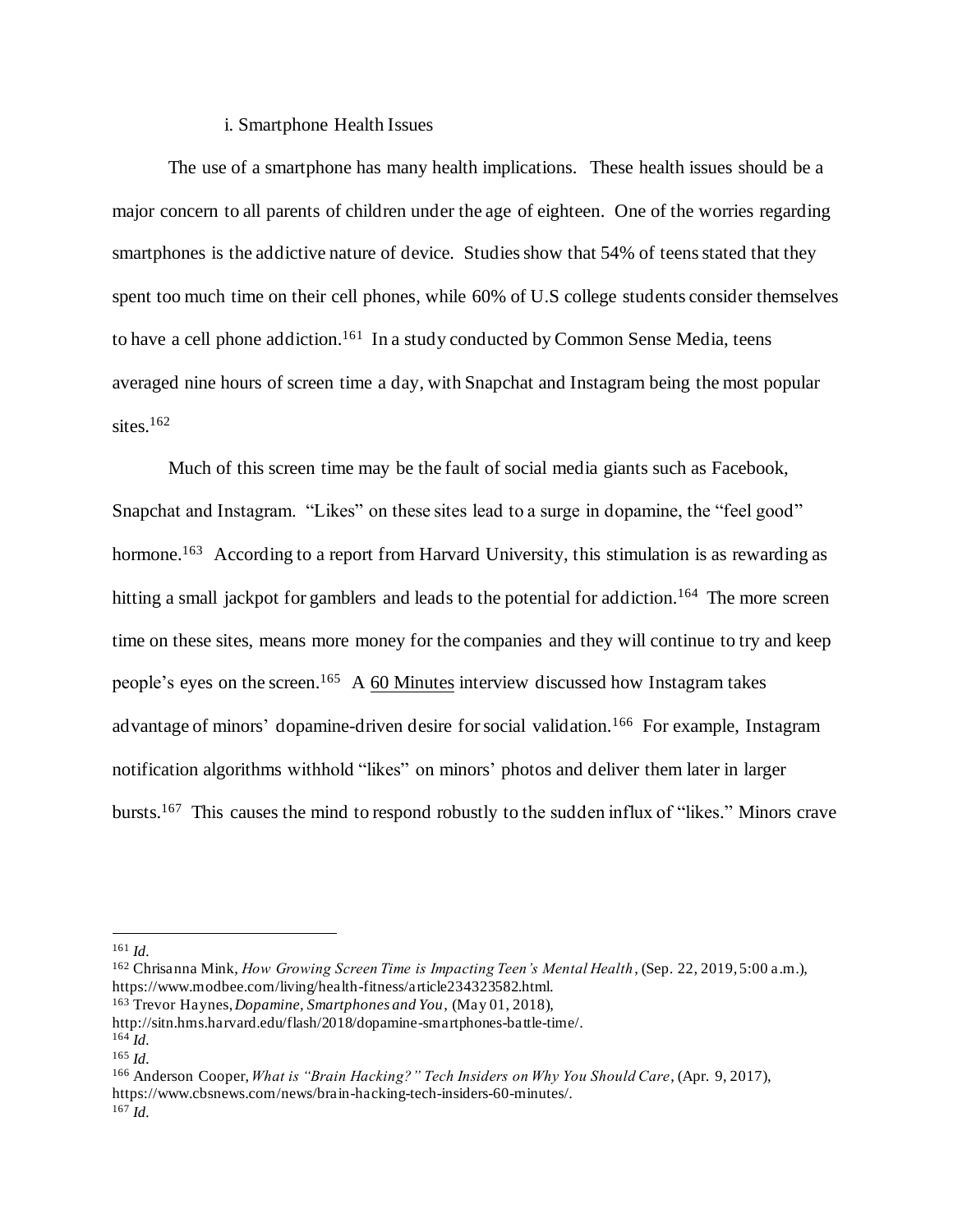feelings like this and they keep checking their smartphones which in-turn leads to more screen time. 168

This addiction has also led to arguments between parents and children regarding the minor's smartphone usage. Research has shown that 35% of parents and 32% of teens stated that they argue daily about the device use while 43% of parents and 38% of teens stated that they argued a few times a week. 169 This means that 78% of parents and 70% of teens believe that they argue over the minors use of their smartphone at least a few times a week.<sup>170</sup> This type of environment is not good for the family dynamic.

Recently, the American Academy of Pediatrics has issued guidelines limiting screen time for children of all ages.<sup>171</sup> The recommendation of the Academy pertained to all screen time and not just smartphones as the Academy recognized the impact screen time can have on minors.<sup>172</sup>

In addition to being addictive, social media creates the perfect environment for cyberbullying. Nearly 60% of teens reported some sort of cyberbullying with name calling and spreading of false rumors being the most common offense.<sup>173</sup> A vast majority of teens, 90%, believe that online harassment is a problem that affects people their age and 63% believe it is a major problem.<sup>174</sup> The likelihood of teens facing harassment varies based upon the amount of time the teen goes online. Strikingly, 45% of teens said they are constantly online and those

<sup>169</sup> Michael B. Robb,*The New Normal: Parents, Teens, Screens, and Sleep in the United States*,

<sup>168</sup> *Id.*

https://www.commonsensemedia.org/sites/default/files/uploads/research/2019-new-normal-parents-teens-screensand-sleep-united-states.pdf, (lasted updated 2019).

<sup>170</sup> *Id.*

<sup>171</sup> AMERICAN ACADEMY OF PEDIATRICS, *Media and Children Communication Toolkit*, https://www.aap.org/enus/advocacy-and-policy/aap-health-initiatives/Pages/Media-and-Children.aspx, (last visited Oct. 20, 2020). <sup>172</sup> *Id.*

<sup>173</sup> Monica Anderson, *A Majority of Teens Have Experience Some Form of Cyberbullying*,

<sup>(</sup>Sep. 27, 2018), https://www.pewresearch.org/internet/2018/09/27/a-majority-of-teens-have-experienced-someform-of-cyberbullying/.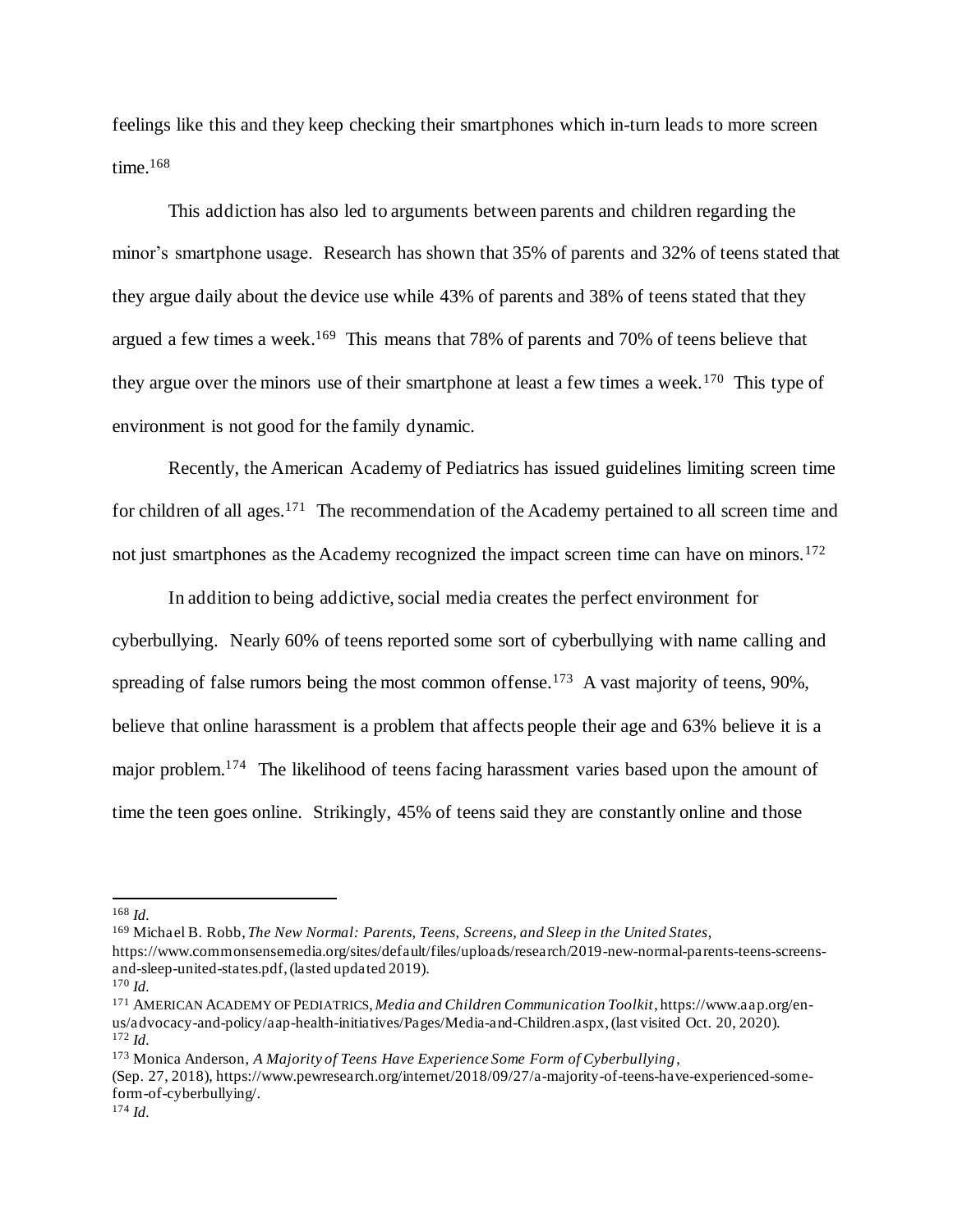teens were more likely to be cyberbullied.<sup>175</sup> In addition to name calling and false rumors, 7% of teens have said that someone has shared an explicit picture of them without their consent.<sup>176</sup> On top of this, 20% of boys and 29% of girls have stated that they have received explicit pictures that they did not ask for.<sup>177</sup>

The time spent on their phones has led teens to be more anxious, depressed, and even suicidal.<sup>178</sup> A study conducted between 2010-2015 found that teens who reported spending more time on social media and their phones were more likely to report mental health issues than those who spent time on non-screen activities.<sup>179</sup> In fact, this study showed that depressive symptoms and suicide among adolescents all increased during the 2010s.<sup>180</sup> The study showed a clear pattern, linking screen activities with higher levels of depression systems and suicide outcomes than non-screen activities.<sup>181</sup> Surprisingly, this risk was seen after only two hours or more of electronic screen time.<sup>182</sup> Another study conducted in 2019 stated that there is a relationship between cell phone usage and adolescent's mental or physical health.<sup>183</sup> Roughly 40% of adolescents said they felt anxious if they left home without their cellphones and 56% said that they associated absence of cellphones with at least one of these three emotions: loneliness, being upset, or feeling anxious.<sup>184</sup>

<sup>175</sup> *Id.*

<sup>176</sup> *Id.*

<sup>177</sup> *Id.*

<sup>178</sup> Jean M. Twenger, *Increases in Depressive Symptoms, Suicide-Related Outcomes, and Suicide Rates Among U.S. Adolescents After 2010 and Links to Increased New Media Screen Time*, (Nov. 14, 2017), https://journals.sagepub.com/doi/full/10.1177/2167702617723376.

<sup>179</sup> *Id.*

<sup>180</sup> *Id.*

<sup>181</sup> *Id.*

<sup>182</sup> *Id.*

<sup>183</sup> *See* Shoukat,*supra* note 3.

<sup>184</sup> Kari Paul, *This is What Happens When You Take Phones Away From Teenagers*, MARKETWATCH (Aug. 25, 2018, 10:22 p.m.), https://www.marketwatch.com/story/this-is-what-happens-when-you-take-phones-away-fromteenagers-2018-08-22.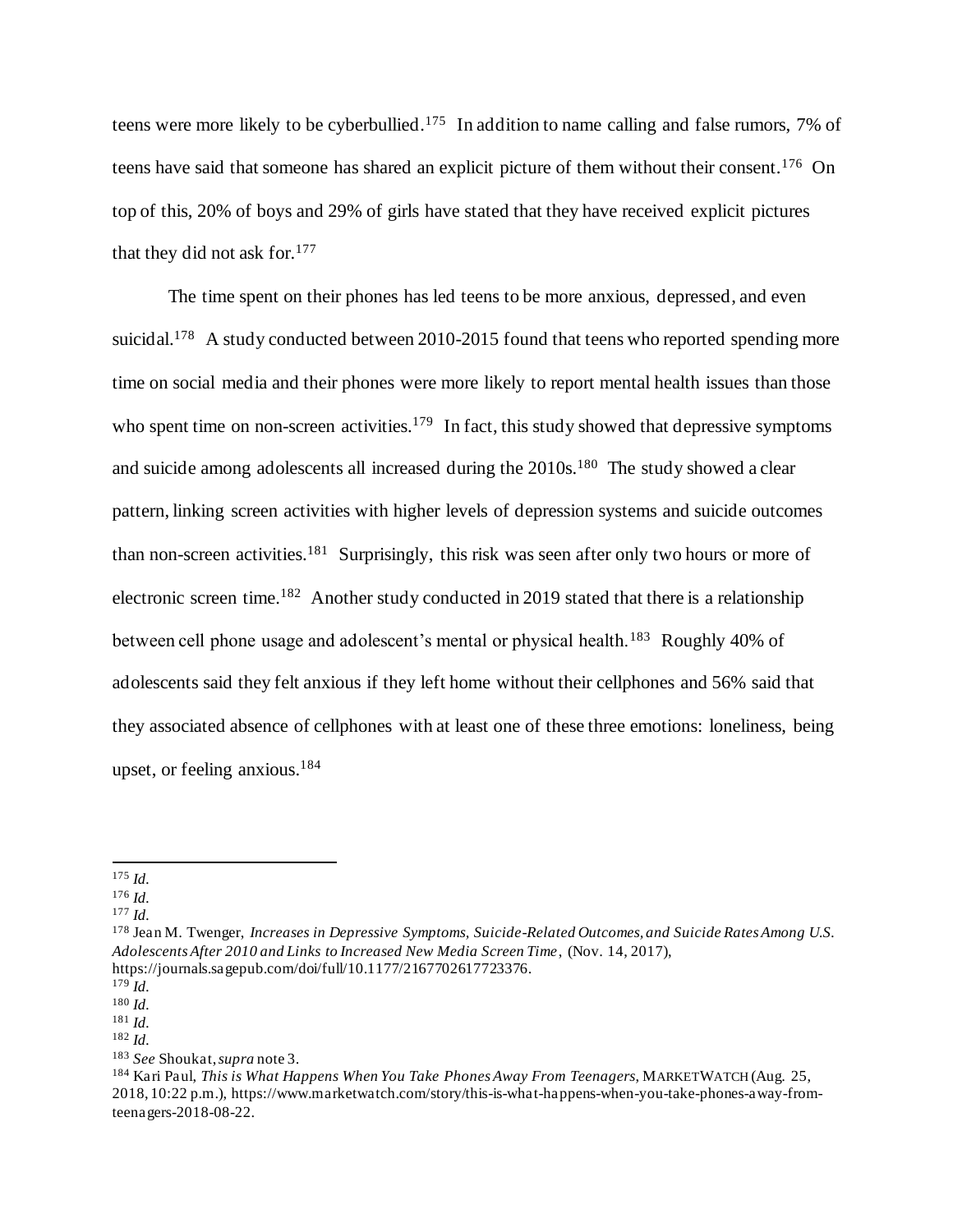Furthermore, there are also physical side effects from smartphone usage. Sleep duration and quality are disrupted from smartphone usage.<sup>185</sup> There is also mixed evidence, which requires further studies, on the impact of smartphones on physical activity and obesity. While some studies have found a correlation between increased smartphone usage and obesity, other studies have not.<sup>186</sup>

In addition to these health effects, there has been concern over smartphones and cancer. Cell phones emit radio frequency which can target radiation to the brain when the cell phone is held to the ear. Both the World Health Organization review panel and the American Academy of Pediatrics concluded this is a "possible" risk for cancer but more studies were needed.<sup>187</sup>

Lastly, motor vehicle accidents are the number one cause of death among adolescents.<sup>188</sup> Using a phone while driving has been shown to have a three to four fold increase in risk of crash or near crash.<sup>189</sup> Studies have shown that drivers aged sixteen to nineteen are most likely to die in distracted driving crashes.<sup>190</sup> Although this age group only accounts for 6% of total drivers, they have accounted for 10% of all drivers determined to be distracted at the time of crash and 11% of all drivers killed in crashes related to cell phone usage.<sup>191</sup> In addition to motor vehicle accidents, the American Academy of Pediatrics has also seen a surge in distracted pedestrian injuries from smartphone usage, which may now be responsible for  $10\%$  of pedestrian injuries.<sup>192</sup>

<sup>185</sup> Sara E. Domoff, *Excessive Use of Mobile Devices and Children's Physical Health*, (Apr. 16, 2019), https://onlinelibrary.wiley.com/doi/full/10.1002/hbe2.145.

<sup>186</sup> *See* Mink, *supra* note 162.

<sup>187</sup> *Id*.; Ruth. A. Etzel, *More Study Needed on Rick of Brain Tumors from Cell Phone Use,* (Oct. 2011), https://www.aappublications.org/content/32/10/28.

<sup>188</sup> M. Kit Delgado, *Adolescent Cellphone Use While Driving: An Overview of the Literature and Promising Future Directions for Prevention*, (June 16, 2016), https://www.ncbi.nlm.nih.gov/pmc/articles/PMC5041591/. <sup>189</sup> *Id.*

<sup>190</sup> *Id.*

<sup>191</sup> *Id.*

<sup>192</sup> Dr. William Raszka,*Heads Up: Cell Phone Use and Pedestrian Injury.*, (Mar. 25, 2016),

https://www.aappublications.org/news/2016/03/25/Cell-Phone-Use-and-Pedestrian-Injury-pediatrics-0316.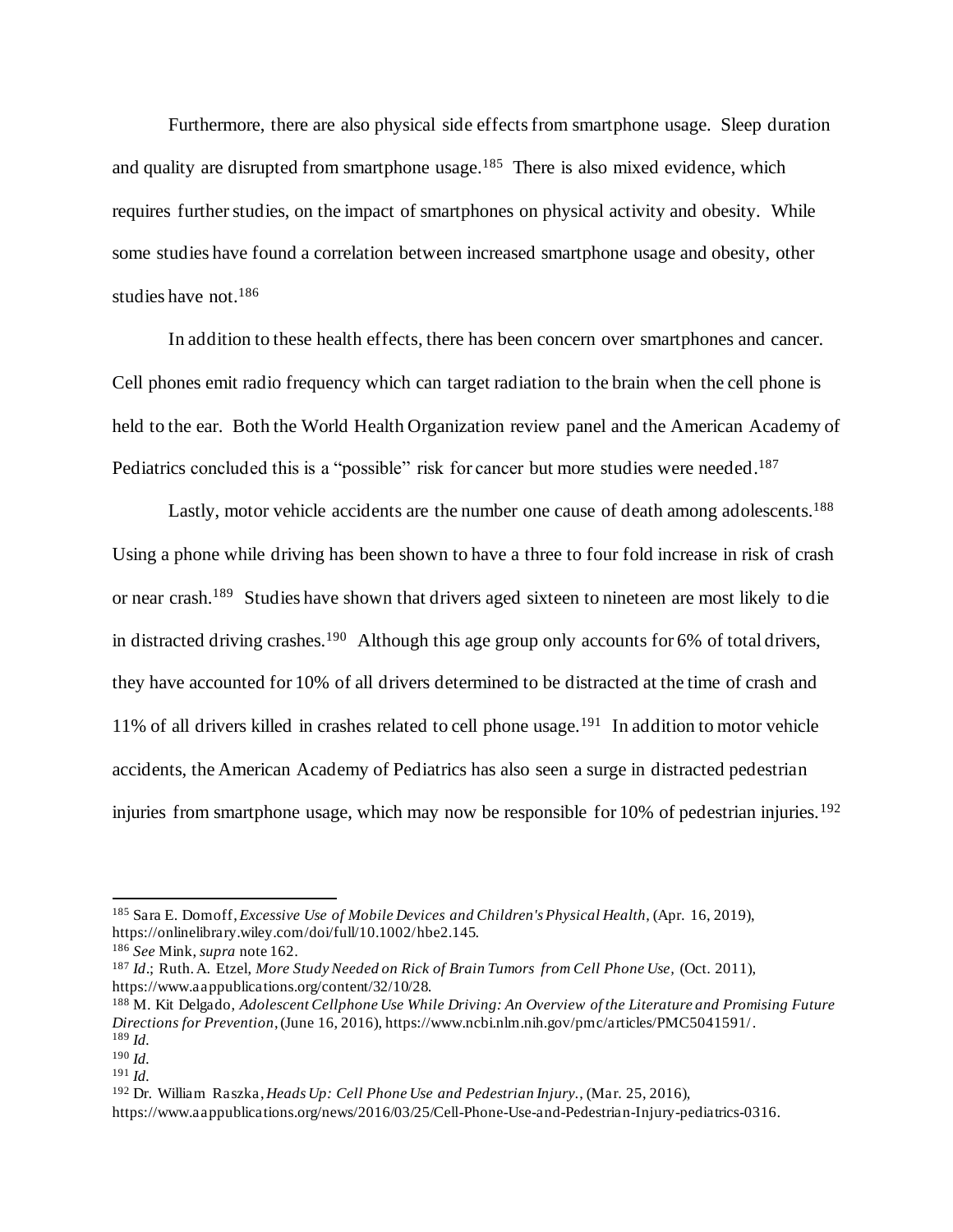While smartphones are still relatively new, the research to determine the impact on minors is steadily growing. In a new report, two psychology professors examined forty reports on the impact between social media use and both depression and anxiety among adolescents.<sup>193</sup> They concluded that right now the link is small and inconsistent.<sup>194</sup> While they do not argue that intensive use of smartphones does not matter, they do challenge the belief that smartphones are responsible for broad societal problems among minors.<sup>195</sup>

With that being said, those in Silicon Valley, have started to look at cell phones and their own adolescents differently.<sup>196</sup> Tim Cook, the CEO of Apple, stated that he would not let his nephew join social networks.<sup>197</sup> Bill Gates, the co-founder of Microsoft, banned cellphones for his children until they were teenagers and even then, his wife stated they wished they had waited longer.<sup>198</sup> Even the late Steve Jobs, the co-founder of Apple, would not let his young children near iPads.<sup>199</sup>

In 2019, Senators and Representatives reintroduced a bill, the *Children and Media* 

*Research Advancement Act* (CAMRA), that would commission research on children's technology use and outcomes including addiction, bullying, and depression.<sup>200</sup> While this bill has not yet made much movement within the House or Senate, there seems to be more elected officials who are beginning to recognize the dangers of smartphones.

<sup>193</sup> Nathaniel Popper, *Panicking About Taking Your Kids Smart Phone Away? New Research Says Don't,* NEW YORK TIMES (Jan. 1, 2020), https://www.nytimes.com/2020/01/17/technology/kids-smartphones-depression.html. <sup>194</sup> *Id.*

<sup>195</sup> *Id.*

<sup>&</sup>lt;sup>196</sup> Nellie Bowles, *A Dark Consensus About Screens and Kids Begins to Emerge in Silicon Valley*, NEW YORK TIMES (Oct. 26, 2018), https://www.nytimes.com/2018/10/26/style/phones-children-siliconvalley.html?action=click&module=RelatedLinks&pgtype=Article.

<sup>197</sup> *Id.*

<sup>198</sup> *Id.*

<sup>199</sup> *Id.*

<sup>200</sup> Ed Markey, *Children and Media Research Advancement Act* (CAMRA),

https://www.markey.senate.gov/news/press-releases/senators-markey-sasse-blunt-schatz-bennet-and-collins-andreps-raskin-and-budd-reintroduce-bipartisan-bicameral-legislation-to-study-impact-of-technology-and-media-onchildren, (last visited July 6, 2020).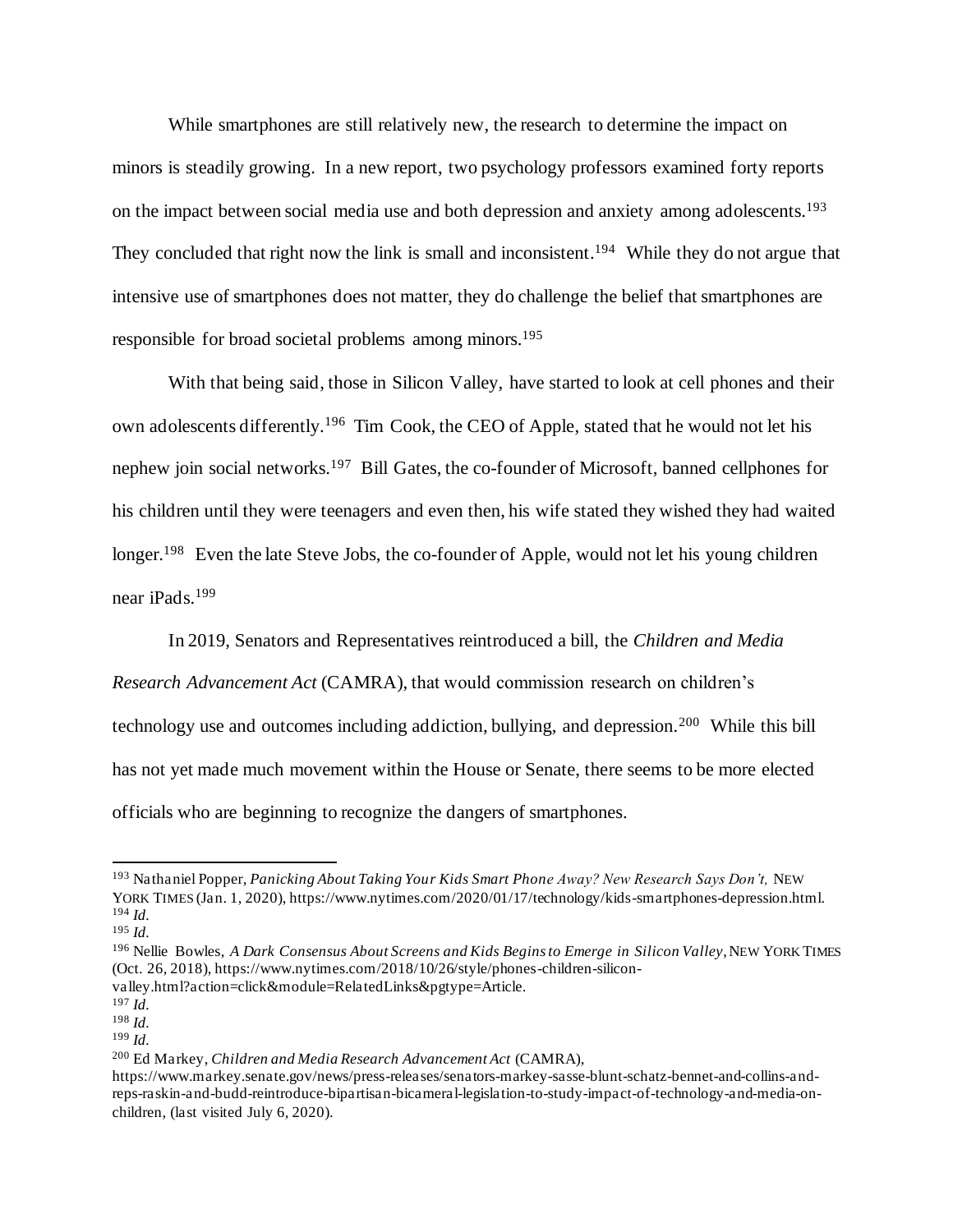## ii. Cell Phone Legislation

Recently, legislation has been introduced in states to limit and or ban smartphones from those under a certain age. In 2017, a Colorado parent, Timothy Farnum, led the charge for a ballot initiative that would ban the sale of smartphones for children under thirteen.<sup>201</sup> As written, the ban would require cellphone companies to ask the age of the primary user.  $202$  These companies could face fines if they sell phones to someone underage.<sup>203</sup> Unfortunately, they were unable to get enough signatures to be on the  $2018$  ballot.<sup>204</sup> Some opponents of the bill stated that the government should not be involved in telling a parent if their child should have a cell phone.<sup>205</sup>

In 2020, Vermont State Senator John Rodgers introduced Vermont Bill S.212 which would make it illegal for anyone under the age of twenty-one to use or possess a cellphone.<sup>206</sup> The bill outlines the dangers of cell phones to include cyberbullying and use while driving (which causes automobile accidents) among others.<sup>207</sup> Senator Rodgers himself stated, "I have no delusions that it's going to pass. I wouldn't probably vote for it myself."<sup>208</sup> His reasoning behind introducing this bill was that the legislature seemed intent on regulating gun use and based on the information,

<sup>201</sup> Alicia Stice*, Colorado Group Wants to Ban Sale of Smartphones for Kids Under 13*, USA TODAY (June 19, 2017), https://www.usatoday.com/story/tech/nation-now/2017/06/19/colorado-group-wants-ban-sale-cellphonessmartphones-kids-under-13/407898001/.

<sup>202</sup> *Id.*

<sup>203</sup> *Id.*

<sup>204</sup> Colorado Ballot, *Colorado Prohibit Sale of Smartphones to Persons Under Age 13 Initiative (20 18)*, https://ballotpedia.org/Colorado\_Prohibit\_Sale\_of\_Smartphones\_to\_Persons\_Under\_Age\_13\_Initiative\_(2018), (last visited July 5, 2020).

<sup>205</sup> Ashton & Price, *Proposed State Law Bans Use of Smart Phones for Children Under 13*,

http://ashtonandprice.com/proposed-state-law-bans-use-smart-phones-children-13/, (last visited July 6, 2020). <sup>206</sup> VERMONT GENERAL ASSEMBLY, *S.212*, https://legislature.vermont.gov/bill/status/2020/S.212, (last visited July 6, 2020).

<sup>207</sup> *Id.*

<sup>208</sup> Eric Blaisdell, *Bill Would Ban Cellphone Use for Those Under 21*, (Jan. 08, 2020), https://www.timesargus.com/news/local/bill-would-ban-cellphone-use-for-those-under-21/article\_2e4064f1-892f-5a83-95a2-d8a4272942d9.html.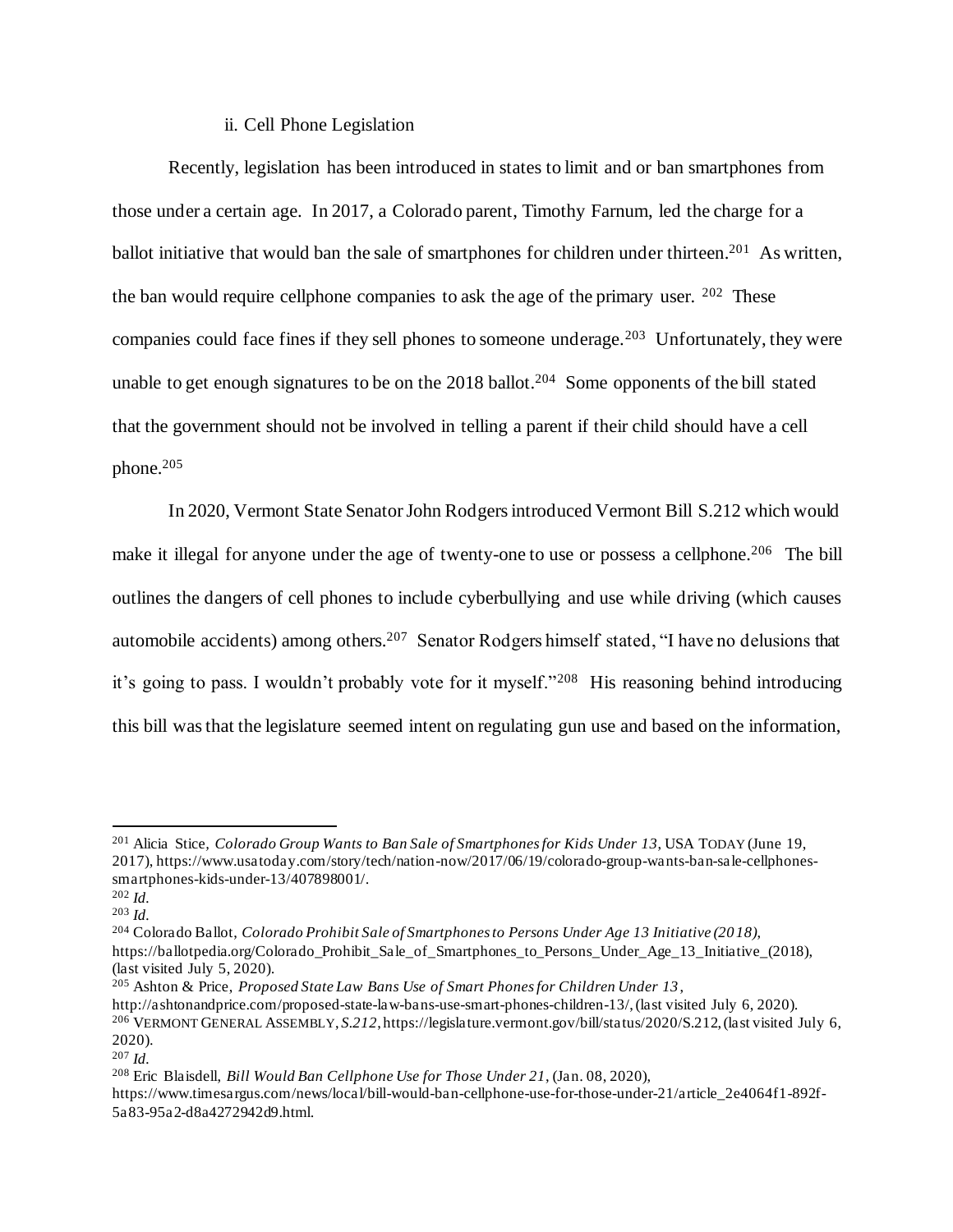cell phones are more dangerous than a gun.<sup>209</sup> While Senator Rodgers may have used this bill for publicity, others took it more serious and debated the merits of such a ban.

In addition to attempting outright bans, schools have banned cell phones among students while in school. California recently passed legislation that allows schools to restrict or prohibit devices in class, although it is not required.<sup>210</sup> Studies have shown that students in schools where cell phones were banned performed better on exams.<sup>211</sup>

This is not an issue that is just affecting the United States. In July 2018, the French government was concerned over the use of cell phones among children which led them to pass a bill banning cell phones in school.<sup>212</sup> In 2019, Victoria, Australia banned cell phones in school as well.<sup>213</sup> Dr. Neil Selwyn, a professor at Monash University, stated that in a survey of 2,000 adults, 75% supported the school ban and about 33% supported an outright ban.<sup>214</sup>

While still a new technology, the debate will only continue to grow on whether there is such a thing as too much screen time for children. If research continues to support the negative impact on children, the support for bans on smartphones will likely continue to grow as well.

## iii. Proposals

Although parents have a fundamental right to raise their children, this right can be infringed on by the state when there is a compelling state interest. Courts have found that health and safety are compelling interests for the state to intervene. While at first glance smartphone regulation. may seem outlandish, the impacts on minors suggests that at least some regulation is warranted.

<sup>209</sup> *Id.*

<sup>210</sup> Alyson Klein, *Schools Say No to Cellphones in Class. But Is It a Smart Move?*, (Sep. 6, 2019),

https://www.edweek.org/ew/articles/2019/09/11/schools-say-no-to-cellphones-in-class.html.  $^{211}$  *Id.* 

<sup>212</sup> *Id.*

<sup>213</sup> Henrietta Cook, *Mobile Phones to be Banned in State Primary and Secondary Schools*,

https://www.theage.com.au/national/victoria/mobile-phones-to-be-banned-in-state-primary-and-secondary-schools-20190625-p5217a.html, (last visited July 3, 2020).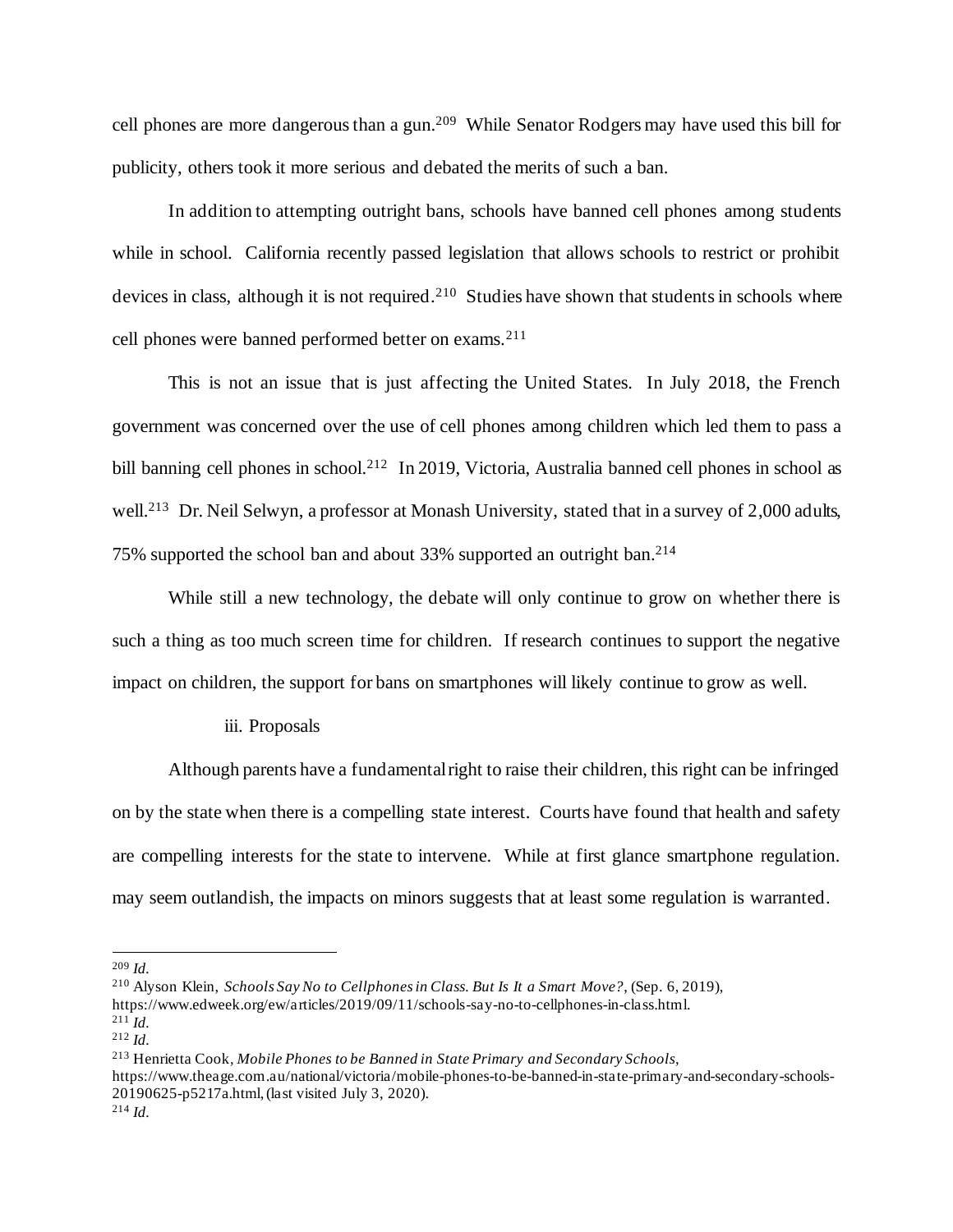Much like we have seen with smoking, alcohol, gambling, and pornography, the harms of smartphones to minors are significant and would rise to the level of a compelling interest. Moreover, as with distracted driving, minors can cause harm to others while on the smartphones and this legislation would be for the general public welfare.

As with many of the other public health issues, the state regulation on smartphones will infringe on the rights of the parents. In *Ginsberg*, the court acknowledged that while it is the parental right to raise a child, the state can also help with this obligation in order to protect children.<sup>215</sup> The damage that is caused by smartphones can be detrimental to a minor. Since smartphones are relatively new, more research may be needed to determine if this damage will be long lasting. However, steps can still be taken now in order to protect minors.

As some school districts have already done in America, outlawing smartphones in schools is a good first step. School is meant for learning and the more distractions that are in front of the students prevent or impede them from accomplishing this goal. As mentioned above, studies have already shown that banning cell phones in school has helped improve grades.<sup>216</sup>

The next step would be to determine what age is appropriate for minors to get smartphones. After looking at the current research, banning the sale of smartphones for those under eighteen seems to be warranted. While the world is becoming more connected with technology, it does not mean that we should allow harm to minors if it can be avoided.

States should pass a bill like the one that was introduced in Colorado in 2017.<sup>217</sup> This bill would ban the sale of smartphones if the primary user is below the age of eighteen. Retailers would be required to inquire who would be the primary user of the smartphone. Retailers will be

<sup>215</sup> *Ginsberg*, 390 U.S. at 639.

<sup>216</sup> Klein, *supra* note 210.

<sup>217</sup> *See* Stice, *supra* note 201.